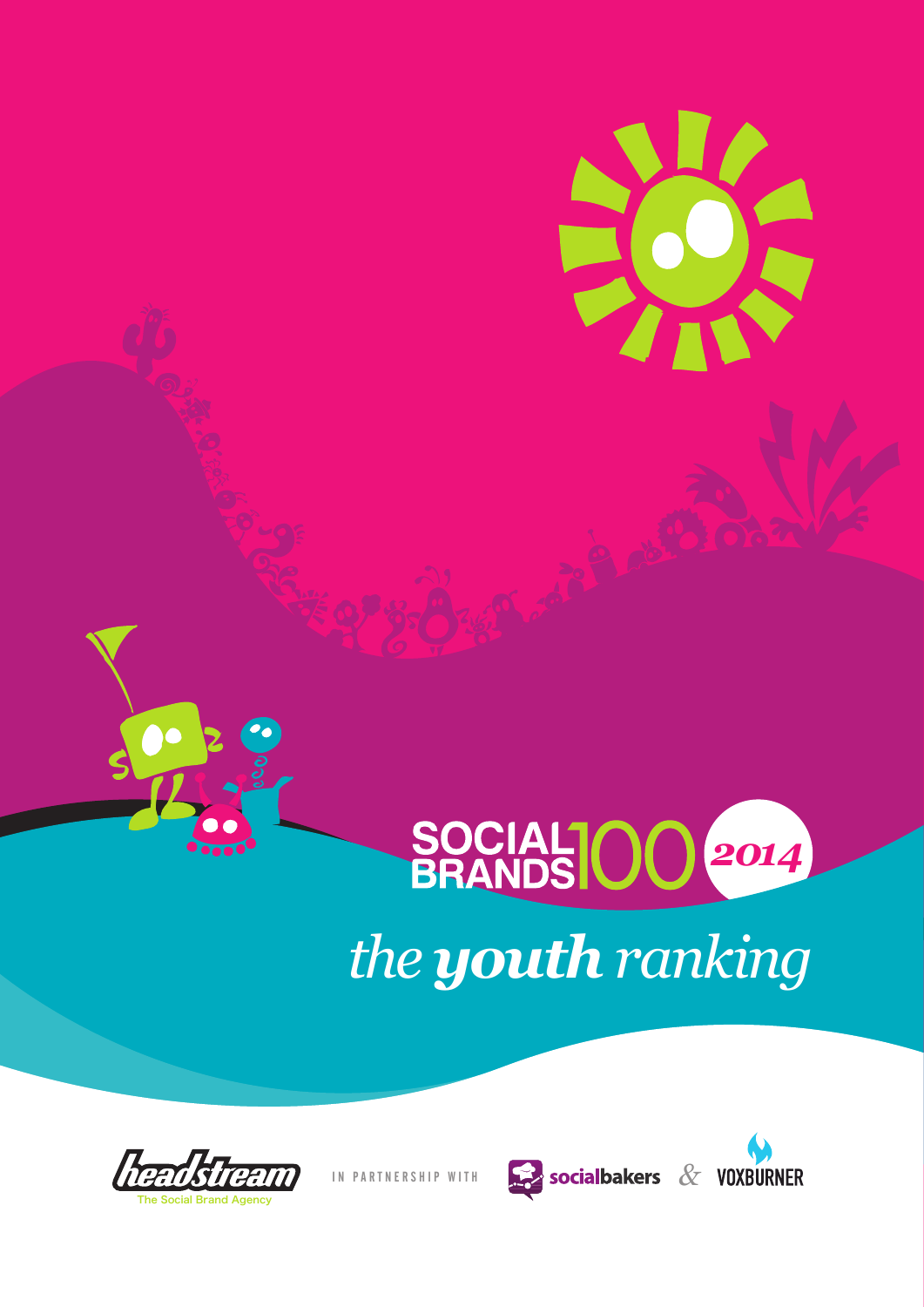SOCIAL BRANDS 100 - THE YOUTH RANKING *Foreword*





# *Foreword*

This report is a cross reference between the brands young people say they love, and the brands they actually engage with through social media. Our research provides fascinating insight into the mindset of an always-connected new generation of young people who are ready to listen and engage with brands, providing they have something of value to offer.

Via in-depth case studies with the marketing teams responsible for social media activity, we are able to understand exactly how marketers are dealing with this challenging but exciting channel, where effective engagement with a youth audience boils down to 'real-time' and 'contextually relevant' content.

So what do the report findings tell us?

Interestingly, the top 3 brands from last year's Voxburner Youth 100 (2013) – Amazon, YouTube and Google, do not rank in the top 50 within this report. Despite providing a platform for the majority of brands within the top 100, they themselves are not seen as successful with their own social media efforts. Perhaps this is due to the fact they already play an important and relevant part in 18-24s lives that they feel social engagement is not a priority.

In contrast, brands such as Play.com and Waterstones - competitors to Amazon, and popular youth brands such as Pepsi Max and Krispy Kreme, which are consumed daily (similar to Google and YouTube) prove that social media activity has an influence on overall youth sentiment.

What is clear is that 18-24s like to engage directly with brands, and that social media is helping them to remain relevant, enabling them to compete against dominant brands.

It is evident that social media appears to be entering a new era for 18-24s. It's a period in which well-established platforms like Facebook and Twitter have grown up to become reliable, familiar staples that are ingrained in a youth audience's daily habits, while new platforms and apps are now positioned to create a new wave of behaviours.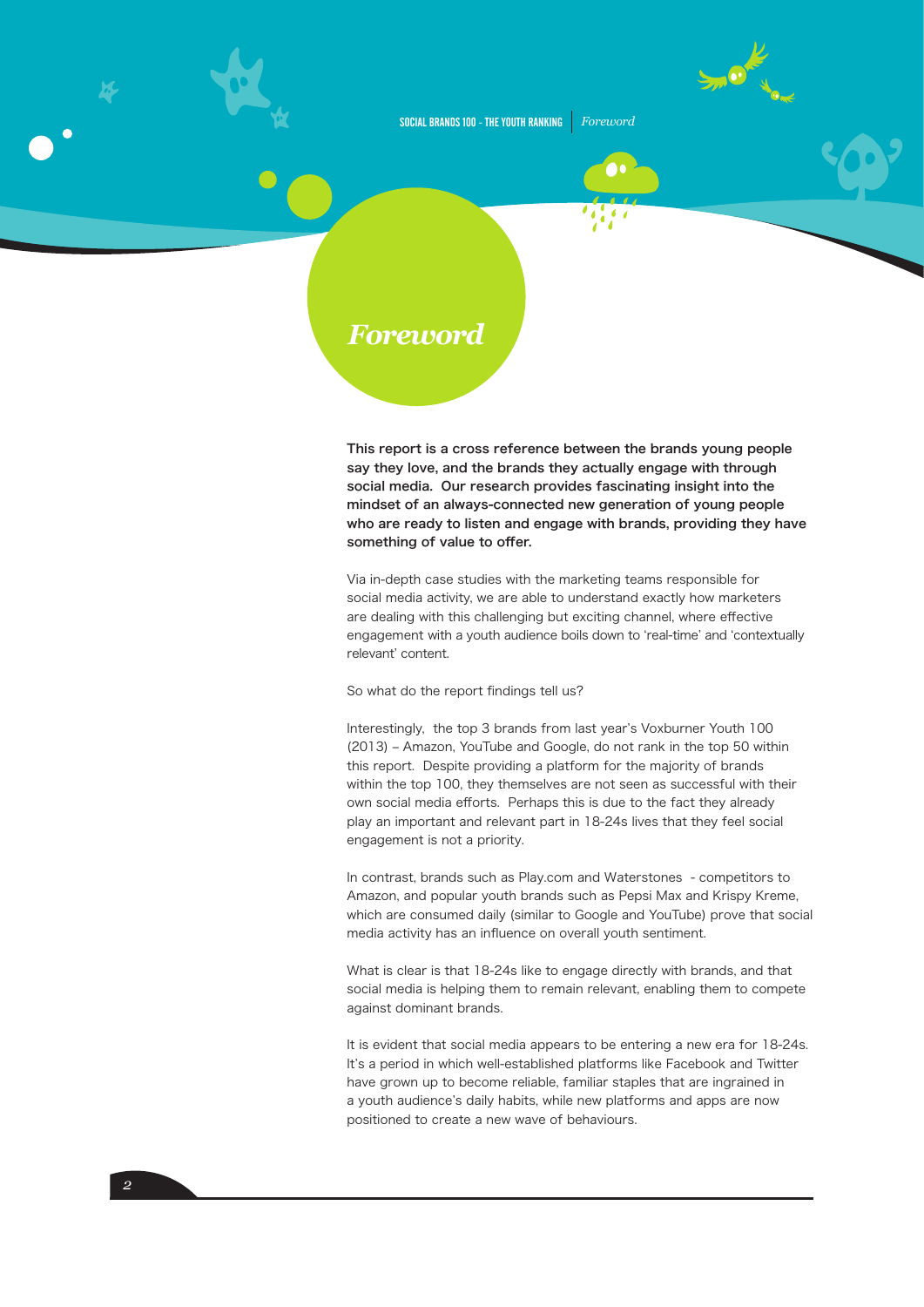The features and benefits of the big, established social platforms are fully understood. Their traditions and etiquette are accepted. For these platforms to remain relevant, they will need to offer a youth audience something more to experiment with. Although frequently reported that a youth audience is declining on sites such as Facebook, usage on these large platforms at present is not experiencing rapid decline as the platforms are fundamental to digital survival.

Young people have committed so much of themselves – photos, videos, contacts, messages, third party apps – it's often hard not to use them. Drawing alongside the well established social media sites are a new raft of innovative social media platforms such as Snapchat, Vine, Tinder and WhatsApp to name a few.

Young people interviewed by Voxburner in their recent research on social media, speak of how their interest in social has been rejuvenated as they see more uses from these new sites and apps.

How many of these new platforms will win a more permanent position in young people's lives, making a play for marketing spend and attention from the larger more established platforms, remains to be seen. At the moment marketers should experiment, but not get too distracted from the larger, dominant platforms where a social youth audience can be reached on a personal level.

What is certain, is that for brands to experience success with a youth audience, they need to offer content with significant value - something that makes their day better, easier or more fun. 'Bring Value' is the mantra of the new generation, and it is evident those brands ranked highly within this report have truly grasped this mantra.

# *Steve Sponder*

Managing Director, Headstream

*Luke Mitchell* Head of Insight, Voxburner



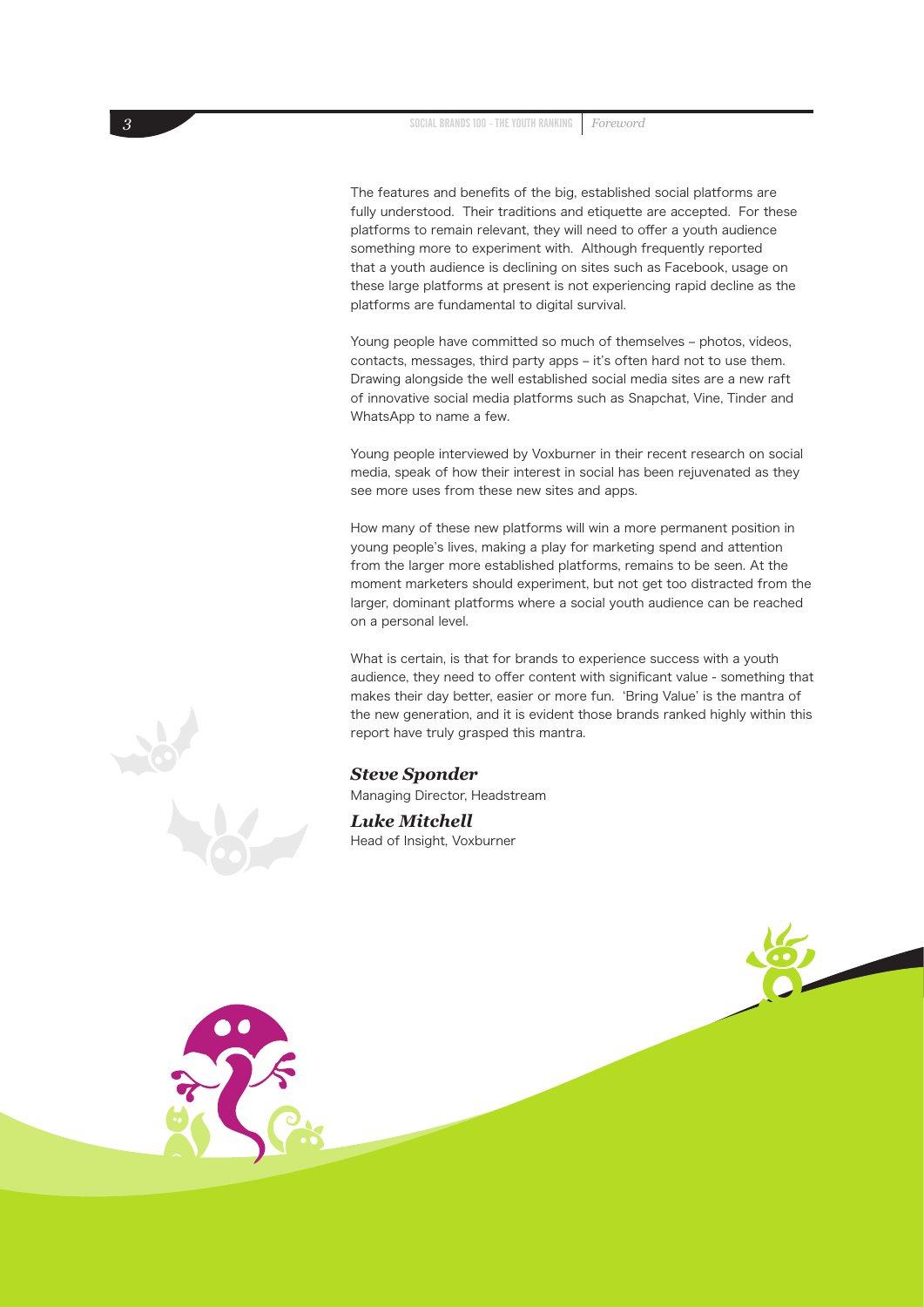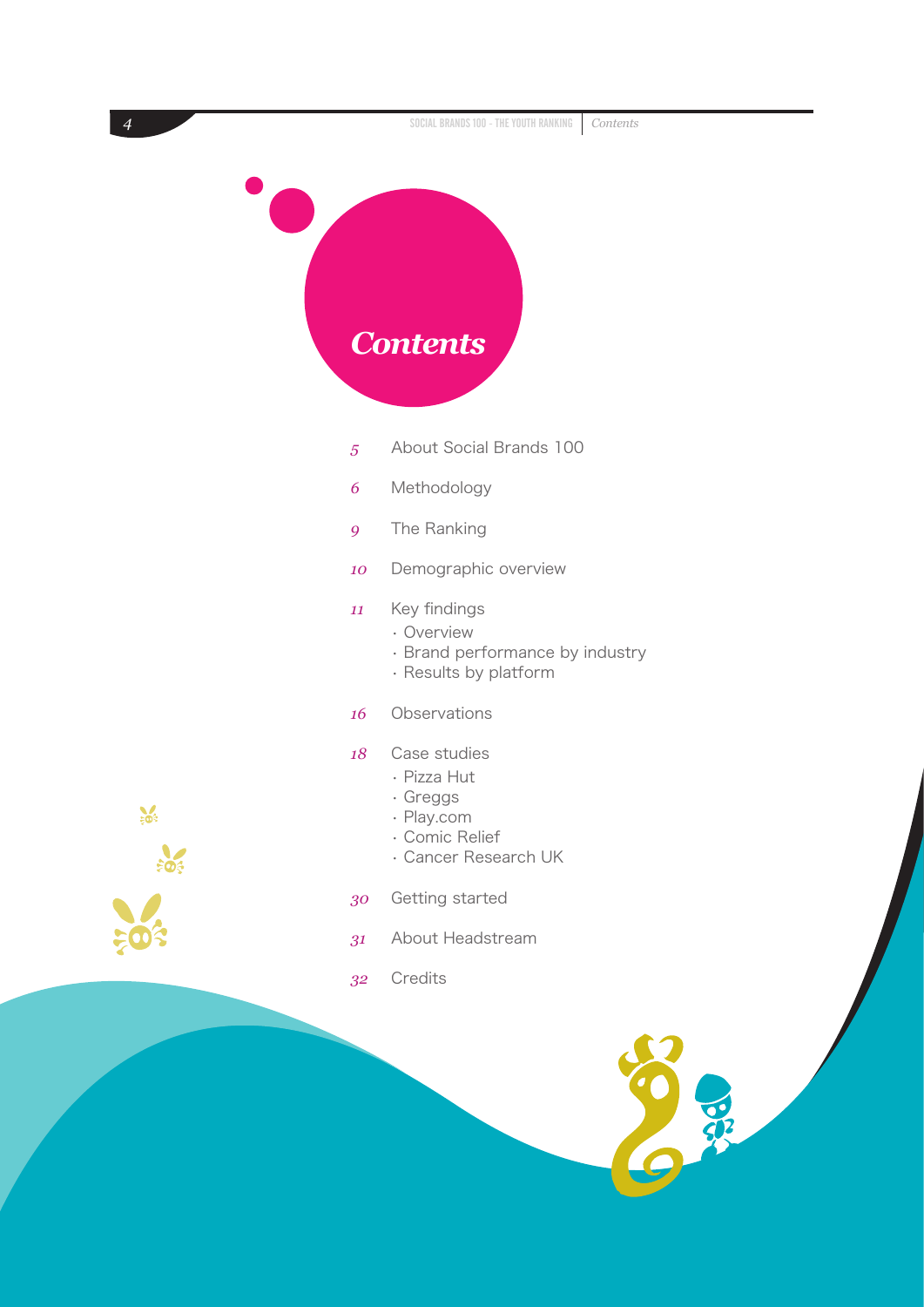*5* SOCIAL BRANDS 100 - THE YOUTH RANKING *About Social Brands 100*



Headstream created Social Brands 100 in 2011, and it is the leading benchmark for performance in social spaces, identifying the dominant brands and providing a snapshot of social media's evolution year on year.

Three years on, Social Brands 100 has evolved, to not just look at brand behaviours in terms of engagement, but to also analyse and provide insight around social reputation and customer service, too. 2014 will be the first year that sees Social Brands 100 take the shape of a series of niche rankings, focusing on specific areas. To be the first to find out about future rankings, follow @socialbrands100.

For this first ranking on Youth Brands, Headstream has partnered with insight company Voxburner, which provided our source list of 100 Youth Brands. This report aims to;

- Identify the Youth Brands building and maintaining great relationships with their consumers
- Understand and compare which Youth Brands are fully engaged with their audiences
- $\bullet$  Identify how they're engaging and what factors make compelling content for the youth market.

To ensure an independent and fair analysis, Socialbakers has provided the data which has enabled us to monitor the Youth Brand's engagement on social platforms.

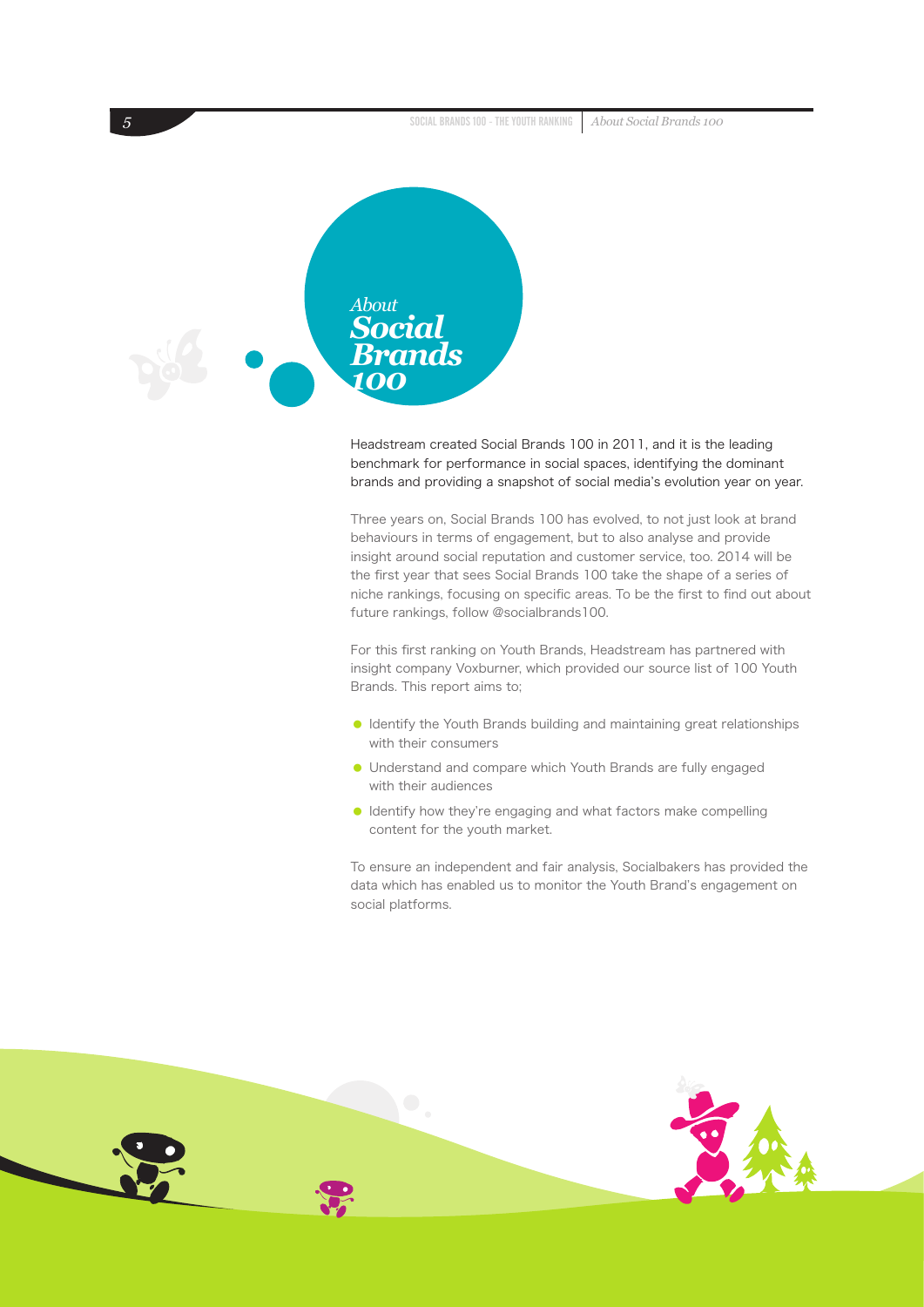*6* SOCIAL BRANDS 100 - THE YOUTH RANKING *Methodolgy*



The Social Brands 100 KPIs are designed to measure the effects of how brands are adopting social brand principles.

This report is focused specifically on engagement within the youth market – looking at brands and their communities, on three social media platforms; Facebook, Twitter and Google+.

These platforms were selected to be monitored due to the fact that they are the platforms that had the most engagement on them.

The brands for this year's report were sourced from our official list provider - and report partner, Voxburner. The list was compiled by surveying 2,569 young people in the UK (18-24s). Respondents were invited to rate their sentiment towards a shortlist of over 250 brands that had been identified as relevant to the everyday lives of young people. Respondents were presented with the brand name and its category, for example 'Boots' and 'Health & Beauty' and able to say whether they love, like, dislike, hate or have no feeling towards the brand. Follow up focus groups dug deeper into the quantitative results.

We provided Socialbakers, our data partner for this report, with the list of 100 Youth Brands with their corresponding URLs. Where possible, we provided the URL of the UK based page or account for the three social networks.

We then analysed the Facebook pages and Twitter and Google+ accounts of those brands, during a four week period from February to March 2014. There were four brands for which we could find no pages or accounts. These are Apple, Uncle Bens, Sure and Coco Pops.

Another brand, LoveFilm, changed to Amazon Instant Video on both its Facebook page and Twitter account during the analysis period, which meant we were unable to gather a full data set for LoveFilm. As a result, these brands have been positioned as 96 - 100 in our ranking.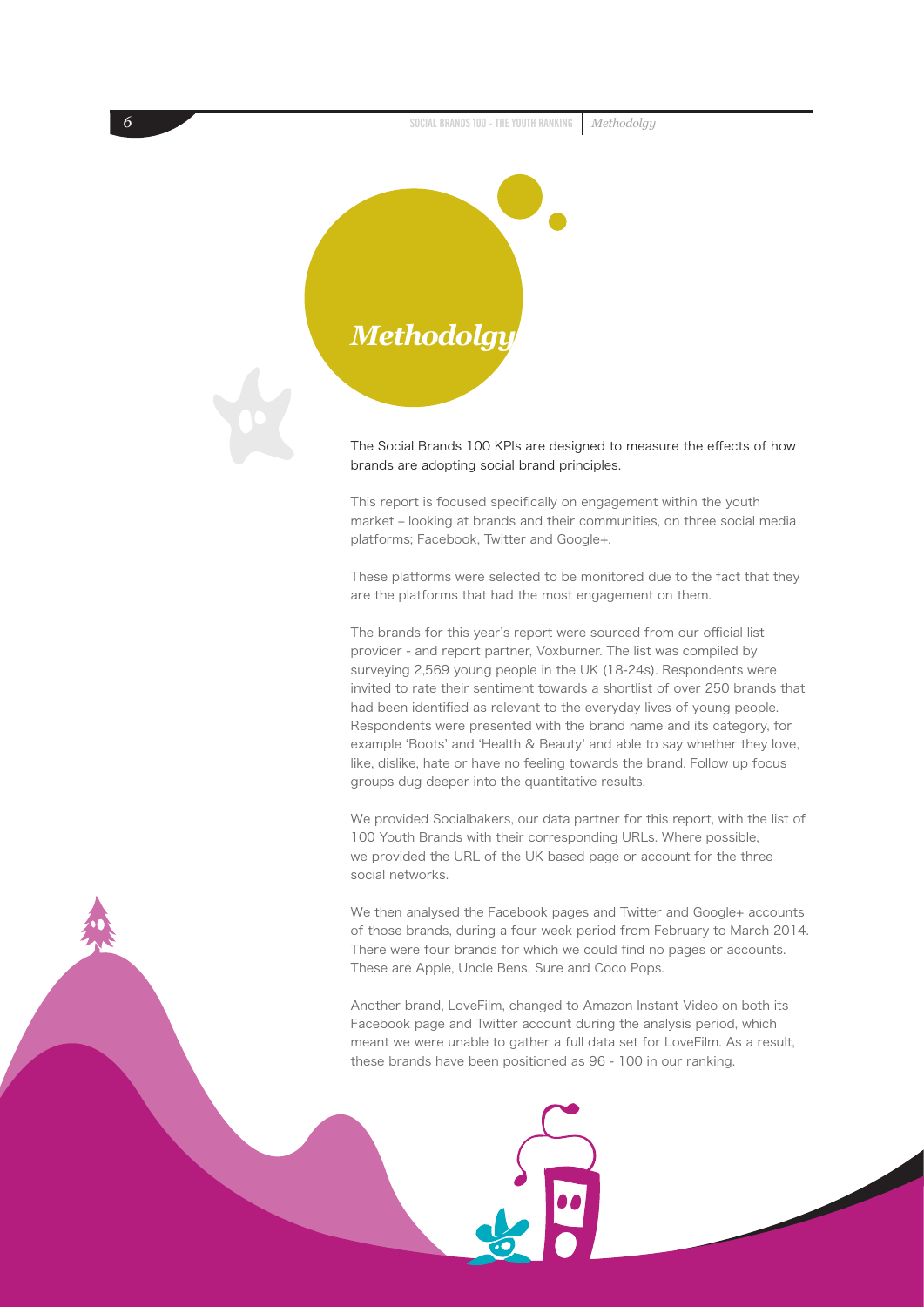*7* SOCIAL BRANDS 100 - THE YOUTH RANKING *Methodolgy (cont)* The metrics were calculated as follows (Figure 1):  $LIKES + COMMENTS + SHARES$ NUMBER OF WALL POSTS  $\mathcal{O}(\mathcal{O})$ NUMBER OF FANS OF THE PAGE REPLIES + TWEETS NUMBERS OF TWEETS NUMBER OF FOLLOWERS (The metrics for these platforms are in line with previous Social Brands 100 reports, in terms of engagement measurement.)  $+ 1S + SHARES + COMMENTS$  $\overline{\phantom{a}}$ NUMBERS OF POSTS NUMBER OF FOLLOWERS

(Analysed manually by Headstream, which followed the same principle.)

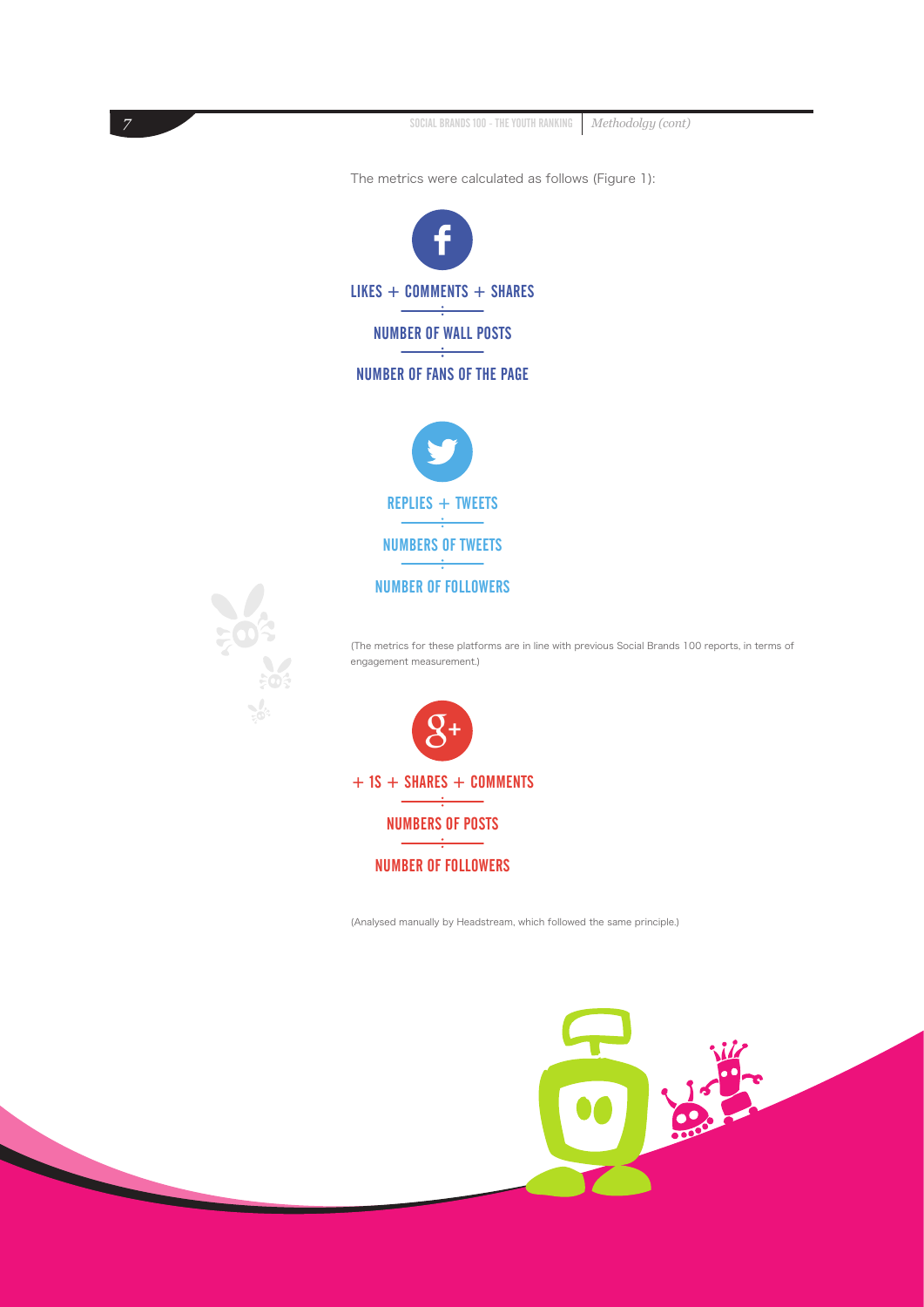*8* SOCIAL BRANDS 100 - THE YOUTH RANKING *Methodolgy (cont)*

These three platforms have been assigned a weighting (Figure 2) reflecting the relative level of consumer adoption and both brand and user activity on each platform.



We have applied industry categories to the brands in the list, based on the categories from last year's Social Brands 100.

We have also compared the brand's positions based on the engagement metrics results to those from Voxburner's source list.

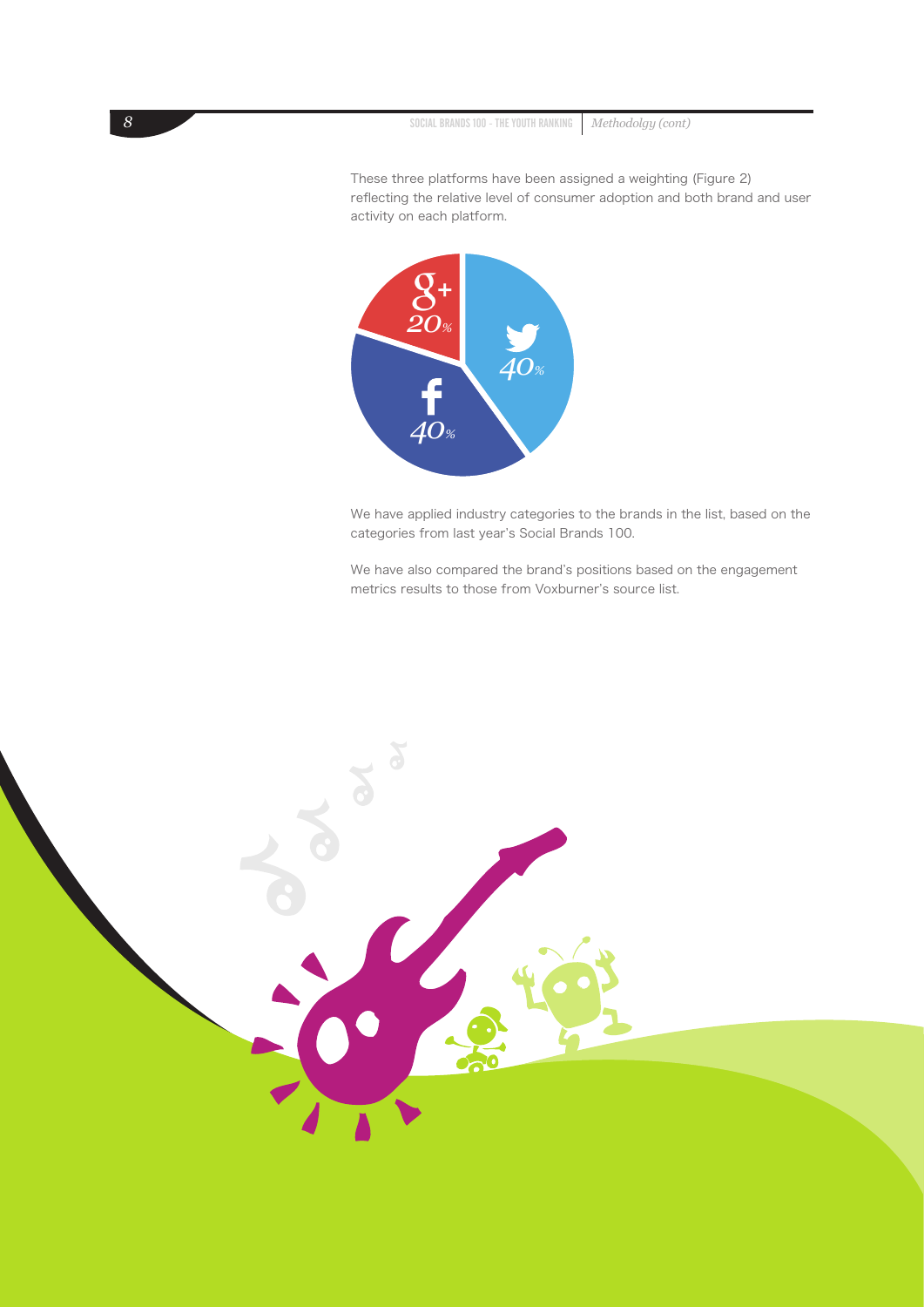**SOCIAL BRANDS 100 THE YOUTH RANKING** *The Ranking* 

![](_page_8_Picture_2.jpeg)

![](_page_8_Picture_3.jpeg)

| <b>RANK</b>    | <b>COMPANY</b><br>I       |
|----------------|---------------------------|
| 1              | Pizza Hut                 |
| $\overline{c}$ | Greggs                    |
| 3              | Play.com                  |
| $\overline{4}$ | Waterstones               |
| 5              | <b>Krispy Kreme</b>       |
| 6              | Pepsi Max                 |
| 7              | <b>Comic Relief</b>       |
| 8              | Warburtons                |
| 9              | Starbucks                 |
| 10             | <b>McCain</b>             |
| 11             | Sony                      |
| 12             | Movember                  |
| 13             | Walkers                   |
| 14             | <b>Costa Coffee</b>       |
| 15             | Dove                      |
| 16             | E4                        |
| 17             | <b>Kettle Chips</b>       |
| 18             | <b>Doritos</b>            |
| 19             | Wetherspoon               |
| 20             | <b>Adobe</b>              |
| 21             | Spotify                   |
| 22             | Ben & Jerry's             |
| 23             | <b>Thorpe Park</b>        |
| 24             | <b>Millie's Cookies</b>   |
| 25             | Facebook                  |
| 26             | <b>The Body Shop</b>      |
| 27             | <b>PizzaExpress</b>       |
| 28             | Waitrose                  |
| 29             | Visa                      |
| 30             | <b>Cancer Research UK</b> |
| 31             | Cadbury                   |
| 32             | Gillette                  |
| 33             | Hovis                     |
| 34             | Smirnoff                  |

| <b>RANK</b> | <b>COMPANY</b><br>T     |
|-------------|-------------------------|
| 35          | <b>IKEA</b>             |
| 36          | Innocent                |
| 37          | <b>Morrisons</b>        |
| 38          | EA                      |
| 39          | <b>KFC</b>              |
| 40          | <b>National Express</b> |
| 41          | Schuh                   |
| 42          | <b>Domino's Pizza</b>   |
| 43          | Oxfam                   |
| 44          | <b>Vaseline</b>         |
| 45          | Kopparberg              |
| 46          | McCoy's                 |
| 47          | Zara                    |
| 48          | <b>Alton Towers</b>     |
| 49          | <b>TK Maxx</b>          |
| 50          | <b>Odeon Cinemas</b>    |
| 51          | Primark                 |
| 52          | <b>WHSmith</b>          |
| 53          | Ticketmaster            |
| 54          | <b>Absolut</b>          |
| 55          | PayPal                  |
| 56          | Argos                   |
| 57          | Microsoft               |
| 58          | <b>Durex</b>            |
| 59          | Cineworld               |
| 60          | Amazon                  |
| 61          | Pringles                |
| 62          | <b>Subway</b>           |
| 63          | <b>Red Bull</b>         |
| 64          | Channel 4               |
| 65          | <b>Boots</b>            |
| 66          | Haribo                  |
| 67          | Nando's                 |
| 68          | <b>Lucozade Sport</b>   |

| <b>RANK</b> | <b>COMPANY</b><br>ı            |
|-------------|--------------------------------|
| 69          | <b>National Rail Enquiries</b> |
| 70          | <b>National Union</b>          |
|             | of Students                    |
| 71          | <b>Special K</b>               |
| 72          | <b>Vue Cinemas</b>             |
| 73          | McDonald's                     |
| 74          | Samsung                        |
| 75          | Coca-Cola                      |
| 76          | <b>BBC</b>                     |
| 77          | eBay                           |
| 78          | <b>River Island</b>            |
| 79          | Wikipedia                      |
| 80          | <b>Converse</b>                |
| 81          | <b>New Look</b>                |
| 82          | <b>ASOS</b>                    |
| 83          | <b>Andrex</b>                  |
| 84          | <b>H&amp;M</b>                 |
| 85          | Heinz                          |
| 86          | Vans                           |
| 87          | <b>Topshop</b>                 |
| 88          | Twitter                        |
| 89          | <b>Cathedral City</b>          |
| 90          | Google                         |
| 91          | <b>Dell</b>                    |
| 92          | HMV                            |
| 93          | Kingsmill                      |
| 94          | YouTube                        |
| 95          | Skype                          |
| 96          | Apple                          |
| 97          | <b>Coco Pops</b>               |
| 98          | LoveFilm                       |
| 99          | <b>Sure</b>                    |
| 100         | <b>Uncle Ben's</b>             |

![](_page_8_Picture_7.jpeg)

![](_page_8_Picture_9.jpeg)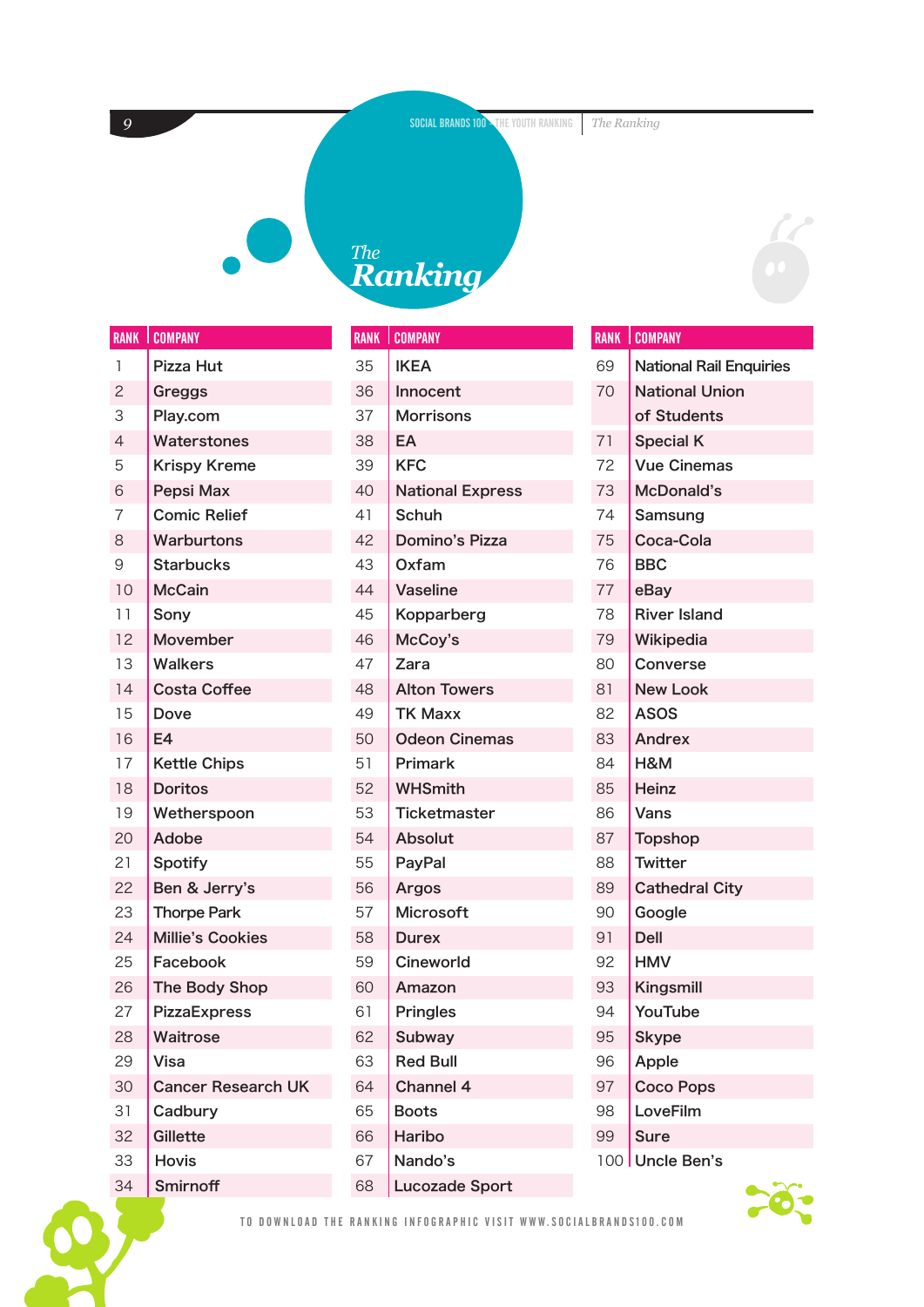SOCIAL BRANDS 100 - THE YOUTH RANKING *Demographic overview*

![](_page_9_Picture_1.jpeg)

Young people are important. On an economic level, they are key to numerous markets; from mobile, fashion and technology to alcohol, snack foods and entertainment. Imagine the British high street without them and you'll picture many more empty shops; the youth audience spends money. In the case of students alone, who account for around half the UK youth population, they contribute an estimated £20 billion to the UK economy every year.

On a cultural level, 18-24s are influential. Highly social, open-minded, aspirational and ambitious. Young people are full of energy and enthusiasm, exploring a life that surprises them every day. Do you remember the first time you bought a car, gained entry to a casino or went on your first date in a 'proper' restaurant? Life is full of novelty when you're 18. Young people are taking the first hit of adult life and sharing their experiences through word-of-mouth and expression. They have the capacity to propel ideas into the mainstream.

The majority of young people in the UK are identified as 'mainstreamers' – aspirational young people who hold moderate views. They are more likely to be found routing through jumpers in Primark than browsing coffee-table books in Urban Outfitters. This is reflected in the brands they identify with both in Voxburner's 'Youth 100 Report' and through those they engage with in social media.

# *Luke Mitchell*

Head of Insight, Voxburner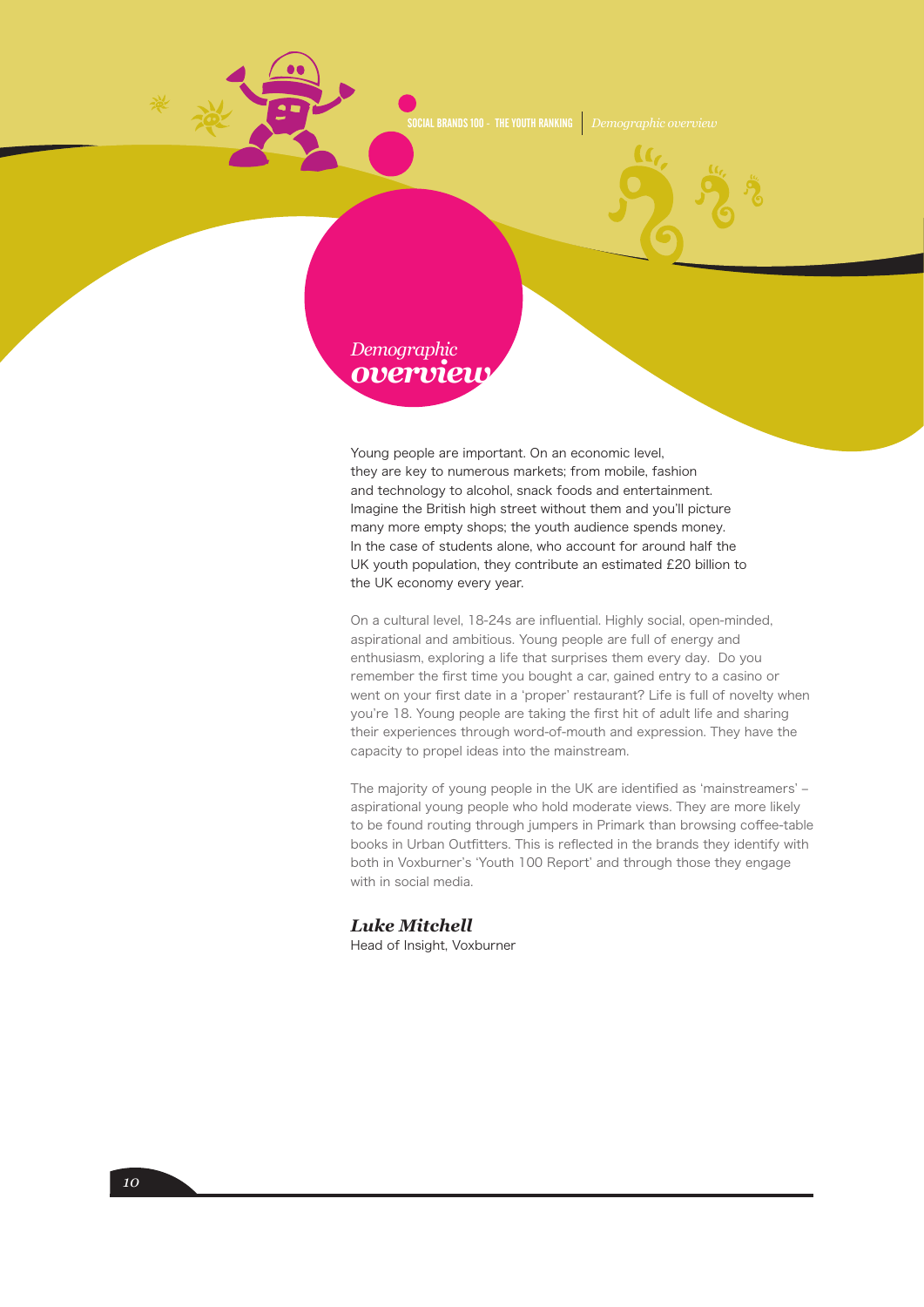![](_page_10_Picture_0.jpeg)

## **Overview**

As we have partnered with Voxburner to provide the original source list for this ranking, it is interesting to see the differences between which brands are most popular and resonate best within this market, versus how engaged these brands are with their communities through social platforms.

In terms of the popularity of these brands compared to how well engaged they are with their core consumers, it is worth noting that five of the top ten brands in our ranking (play.com, Krispy Kreme, Pepsi Max, Starbucks and McCain), appeared below 50th position in Voxburner's research.

In contrast, seven of the brands that appeared in Voxburner's top ten brands (YouTube, Amazon, Google, BBC, Pringles, Wikipedia and Channel 4), appeared in 60th place or lower when examined in regards to their social engagement.

The number one brand from our source list – YouTube, came 94th in terms of their social engagement performance. It is worth noting that engagement on this platform tends to be simple video views, and that YouTube themselves that aren't responding to comments on the platform.

- 95% of brands have a Facebook profile
- 87% of brands have an active Twitter account
- 53% of brands have a Google+ page

![](_page_10_Picture_9.jpeg)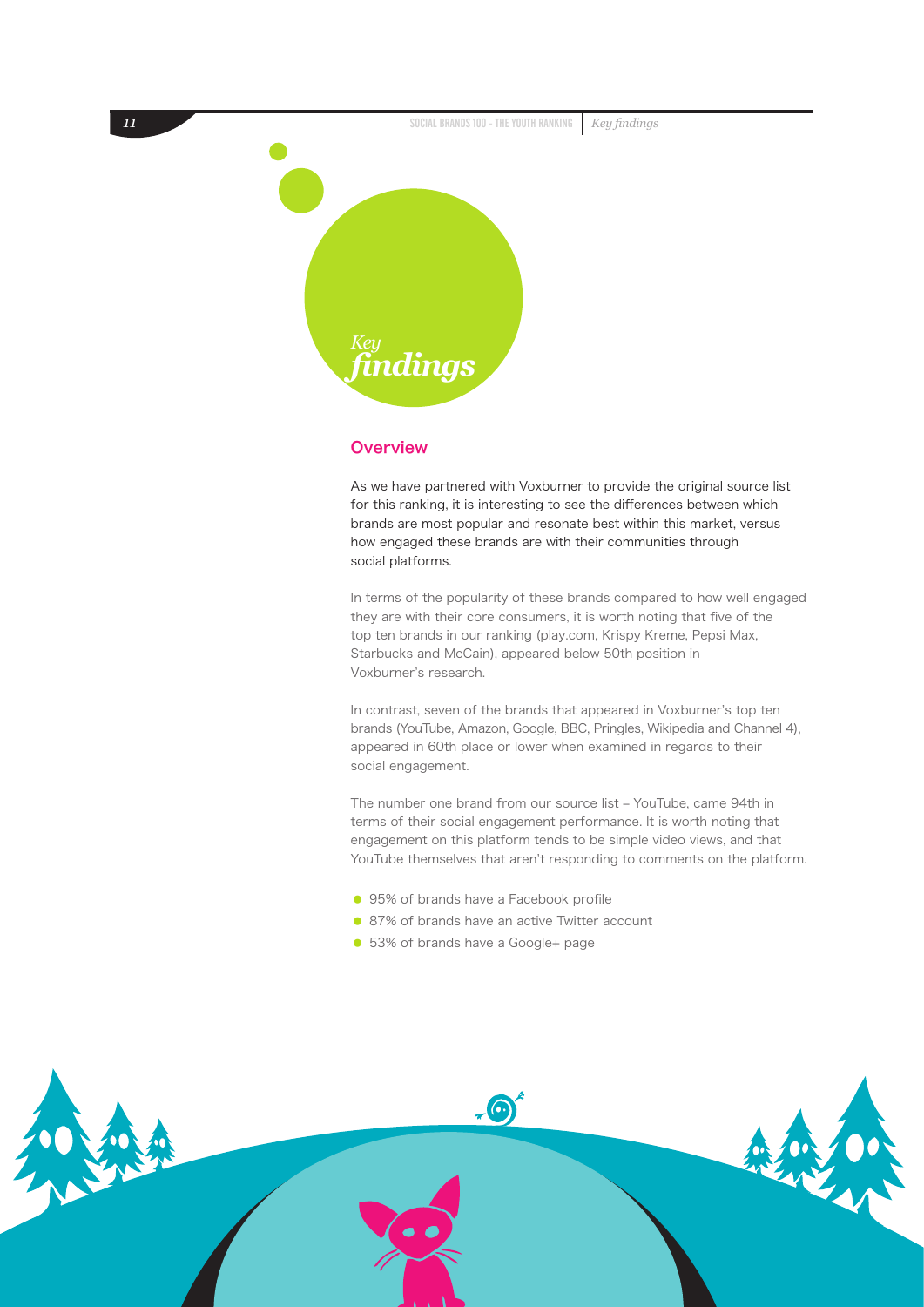# Brand performance by industry

# Top 100 industry breakdown (Figure 3):

![](_page_11_Picture_3.jpeg)

| <b>SECTOR</b>                                      | $\%$ | <b>TOP BRAND</b>                 |
|----------------------------------------------------|------|----------------------------------|
| <b>FMCG</b>                                        | 33%  | Krispy Kreme                     |
| Retail                                             | 22%  | Play.com                         |
| <b>Hospitality</b>                                 | 11%  | Pizza Hut                        |
| <b>Technology</b>                                  | 11%  | Adobe                            |
| Leisure                                            | 6%   | Thorpe Park                      |
| Charity                                            | 4%   | Comic Relief                     |
| Publishing & media                                 | 4%   | F4                               |
| <b>Consumer electronics</b>                        | 2%   | Sony                             |
| <b>Financial Services</b>                          |      | Visa                             |
| <b>Travel</b>                                      | 2%   | <b>National Express</b>          |
| <b>Cosmetics, Beauty, Education, Entertainment</b> |      | The Body Shop,<br>NUS & LoveFilm |

TAP .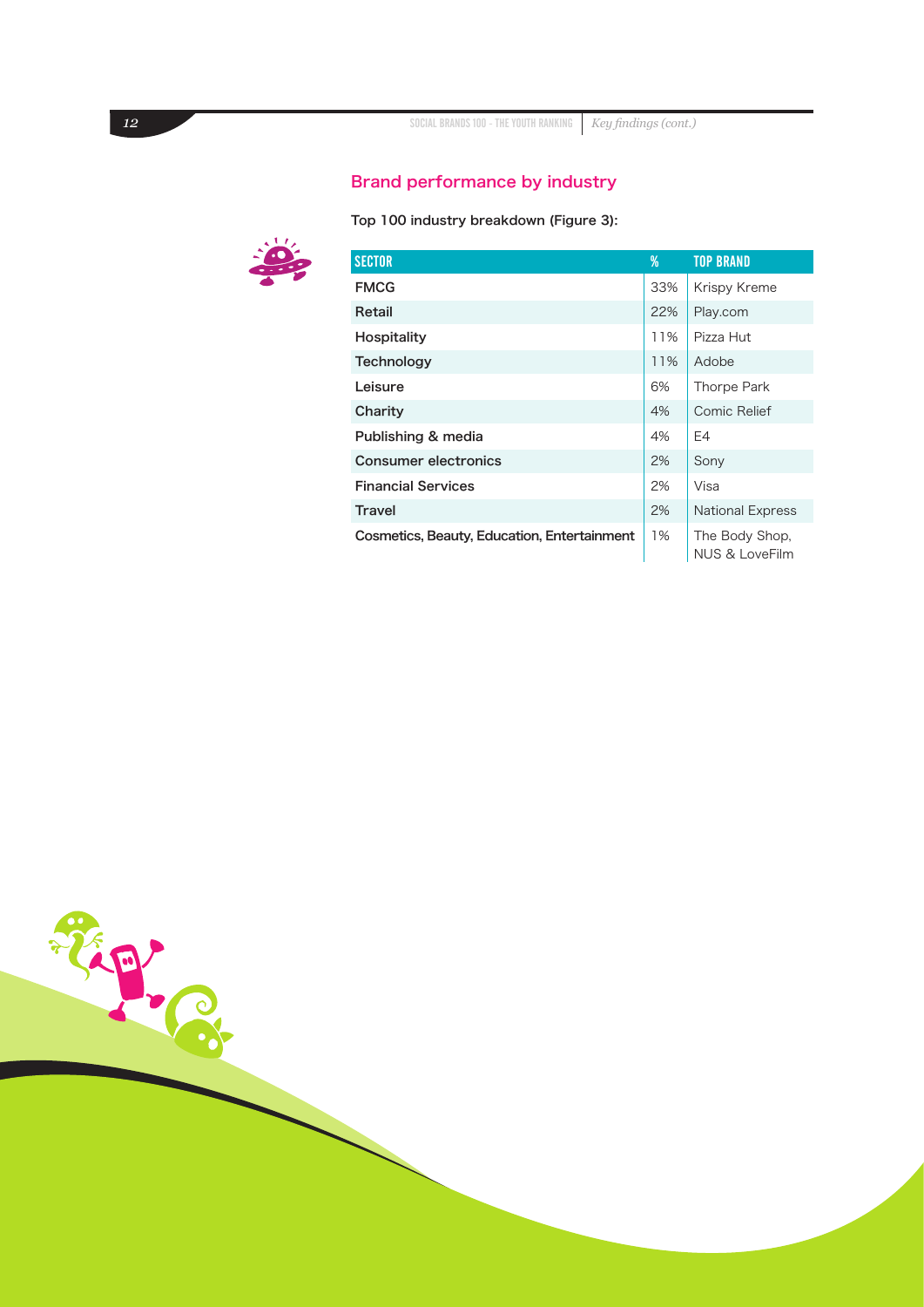# Results by platform

## Facebook

Facebook continues to be the largest social platform for consumers, but with the platform's growth slowing down at the start of 2014 to a user base of 31 million accounts (1.5 million less that at the start of 2013), brands are now beginning to look elsewhere to target the youth generation\*.

Facebook was the most widely adopted platform of all the Youth Brands, although not all were active at only 95% take up.

The highest performing brands on Facebook were those who fully engaged their audiences in all of their social communications; from joining in with relevant conversations to inviting feedback and discussions within their communities.

Content was a big factor, with the most engaged brands creating value-added content which consumers felt they could relate to and want to share with their peers. This content added value through a variety of ways that differed from entertainment based content to content that informed or made the consumer's life easier/ better.

In addition to top brands employing a focused content marketing strategy, having the flexibility to react spontaneously, making the most of timely and relevant topics and news stories related to their brand/ messaging, all helped create increasingly relevant content with high engagement.

Tone of voice was also a key factor here, with brands who adopted an informal and relevant tone of voice for their consumers, achieving increased levels of engagement.

The highest performing brands embraced both positive and negative conversation, ensuring an engaged and valued community was created.

The results showed that Pepsi Max was the top brand for engaging with its community on Facebook. Next came three of the four Charity brands; Comic Relief, Movember and Cancer Research UK in 2nd, 3rd and 4th on Facebook.

![](_page_12_Picture_11.jpeg)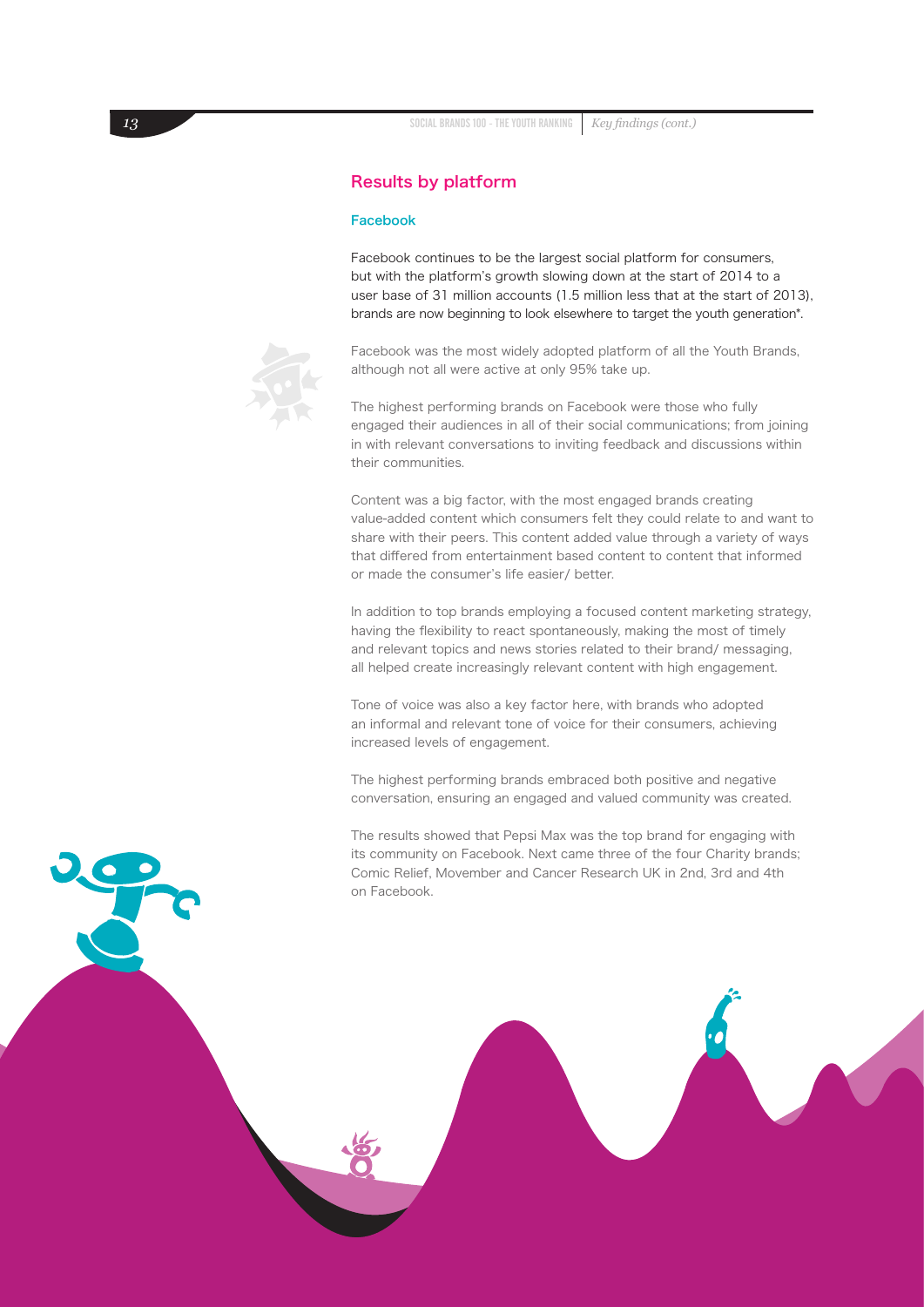The charities used the platform effectively to assist in all aspects of fundraising, providing support to groups and individuals involved in fundraising activities and generate awareness for their cause.

Interestingly, the highest scoring brand from Voxburner's research (7th) was in fact, Facebook who came 6th in terms of its score on its own platform.

Although technology is clearly important to the youth audience, it would appear from our results, that technology brands still have a lot to do in terms of their engagement on Facebook.

\*Source: Facebook.com

![](_page_13_Picture_5.jpeg)

#### **Twitter**

Twitter continues to grow as a platform for brands to communicate with their consumers, and is known for its strength as a customer service communication tool.

With 40% of users worldwide using Twitter as a 'curated newsfeed of updates that reflect their passions' it is no surprise that the majority of users prefer to read, rather than broadcast tweets\*.

This might be something to do with the fact that 80% of Twitter accounts are active on Smartphone devices\*.

With 87% of the brands we analysed having an active Twitter account, WHSmith was the top performing brand on the platform.

There were five FMCG brands in the top ten in terms of engagement on Twitter: Warburton's, Gillette, Pepsi Max, Hovis and McCain.

Warburton's (8th), Play.com (3rd), Pizza Hut (1st) and Pepsi Max (6th) all appeared in the top ten for Twitter and the top ten overall for engagement. This shows how well this industry uses Twitter as an engagement tool.

\*Source: Twitter.com

![](_page_13_Figure_14.jpeg)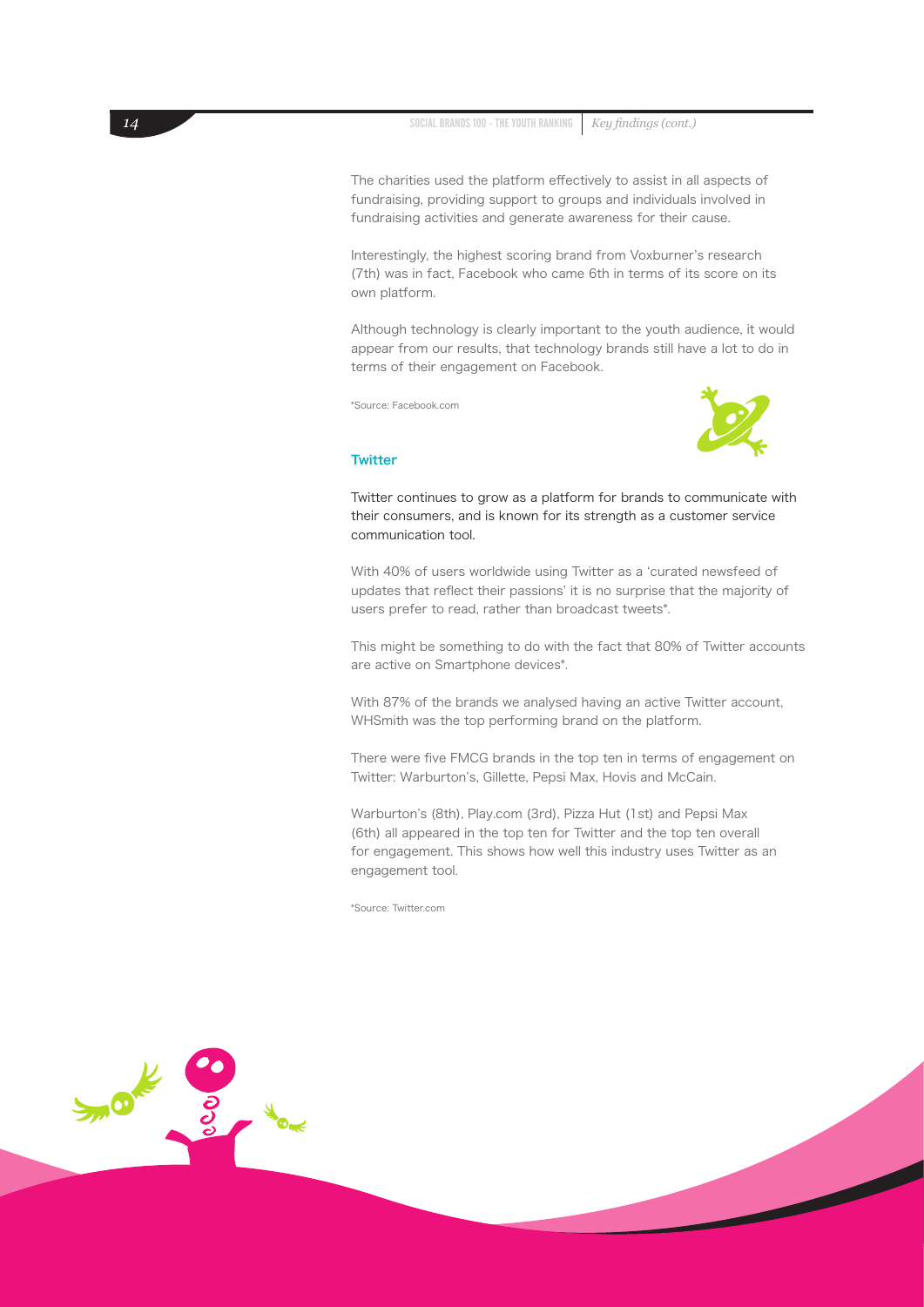# Google+ (G+)

Of all our brands, only 53% have a G+ account. It is clear that it continues to remain a secondary channel compared to Facebook. G+ continues to keep it's usage statistics close to it's chest.

With Greggs being our top performing G+ brand, it is interesting that the four brands that performed best on G+, also appeared in the top ten overall ranking. In addition to Greggs, we saw Krispy Kreme, Waterstones and Pizza Hut in the top ten.

The highest placed brand from our ranking that also came first overall on G+ was Pizza Hut, who was 15th on the source list and 11th for engagement.

There were three hospitality brands in the top ten for G+ and two technology brands.

Those brands that had a G+ page generally performed well overall.

**SOUTHERN**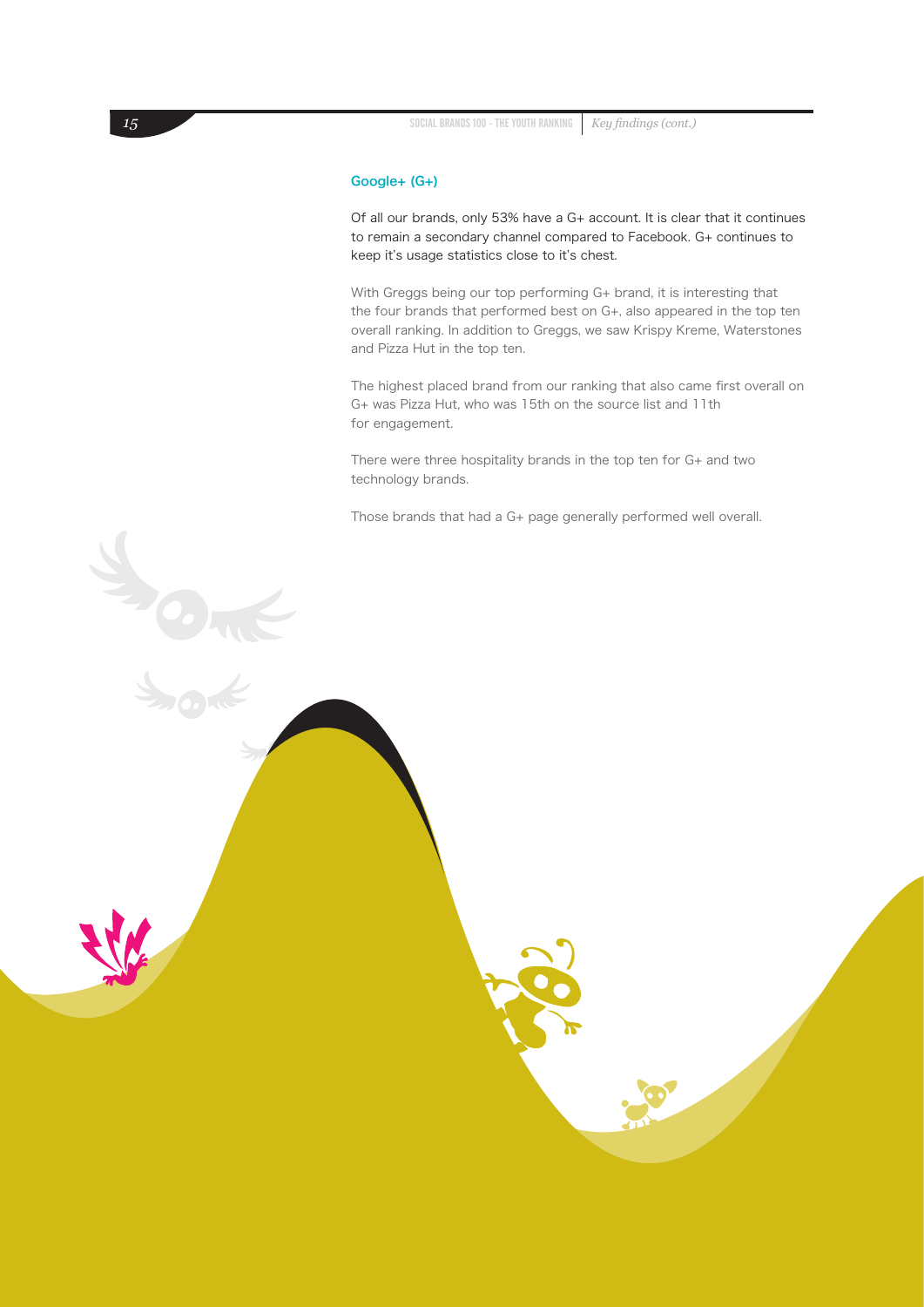**16** SOCIAL BRANDS 100 - THE YOUTH RANKING *Observations* 

# *Observations*

What's clear from our research is that what this youth audience want, is to engage with content that's honest, relevant and true to the brand.

True, the above can be said of many audience groups, however it is particularly relevant for this demographic, where these social platforms are so well established, that they form part of 18-24s daily habits. Young people have invested a lot of themselves in these platforms – their photos, status updates, videos; they are emotionally and personally involved. It's worth recognising that the youth market are savvy when it comes to brand engagement through social, and will only engage with brands if they believe in the above. They might be quick to 'like' a brand but will be quick to 'unlike' too if they feel the value isn't there.

For brands, this means that they often feel privileged to be allowed into these personal spaces. Our case study insights reveal that often brands believe it is their customers' space; they own it and brands should respect that when developing engagement and content strategies.

It is also worth noting that, because these platforms are so well established, they are now standard channels in marketing and communications strategies for many brands. They are not seen as new anymore, just part of the media mix in the same way we consider other marketing channels, including TV, radio, print etc.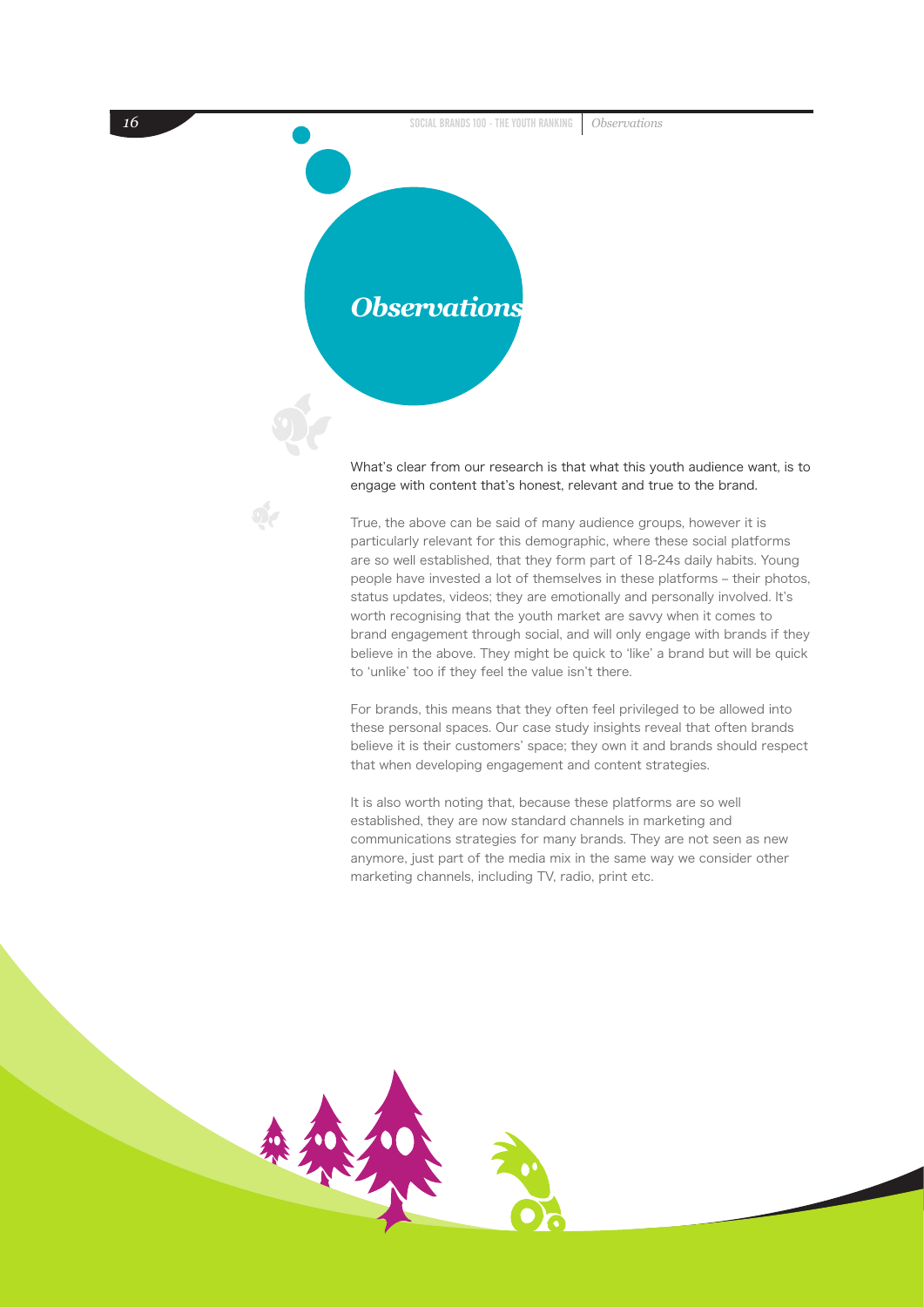**17** SOCIAL BRANDS 100 - THE YOUTH RANKING *Observations (cont.)* 

What's important, is how brands decide to use these platforms. It's about creating engaging content - content which is relevant and means something to the consumer. Using this content to form valuable conversations; both for the brand and the consumer. Conversations will then drive community - a key goal for many of our brands.

We've acknowledged that brands need to develop long term content strategies for these social channels, in the same way any marketing campaigns are planned; however, recognition and resource must be given to the real-time nature of these channels. Having the flexibility and autonomy to react to and post timely content, which might interrupt the pre-planned content plan, is key to the top performing brand's success in our ranking.

Ultimately, it is clear that the those brands which engage well in the youth market are ones that really understand their customer - their interest, behaviours, tone of voice, rituals and considerations. This is vital for the success of any social brand.

![](_page_16_Picture_4.jpeg)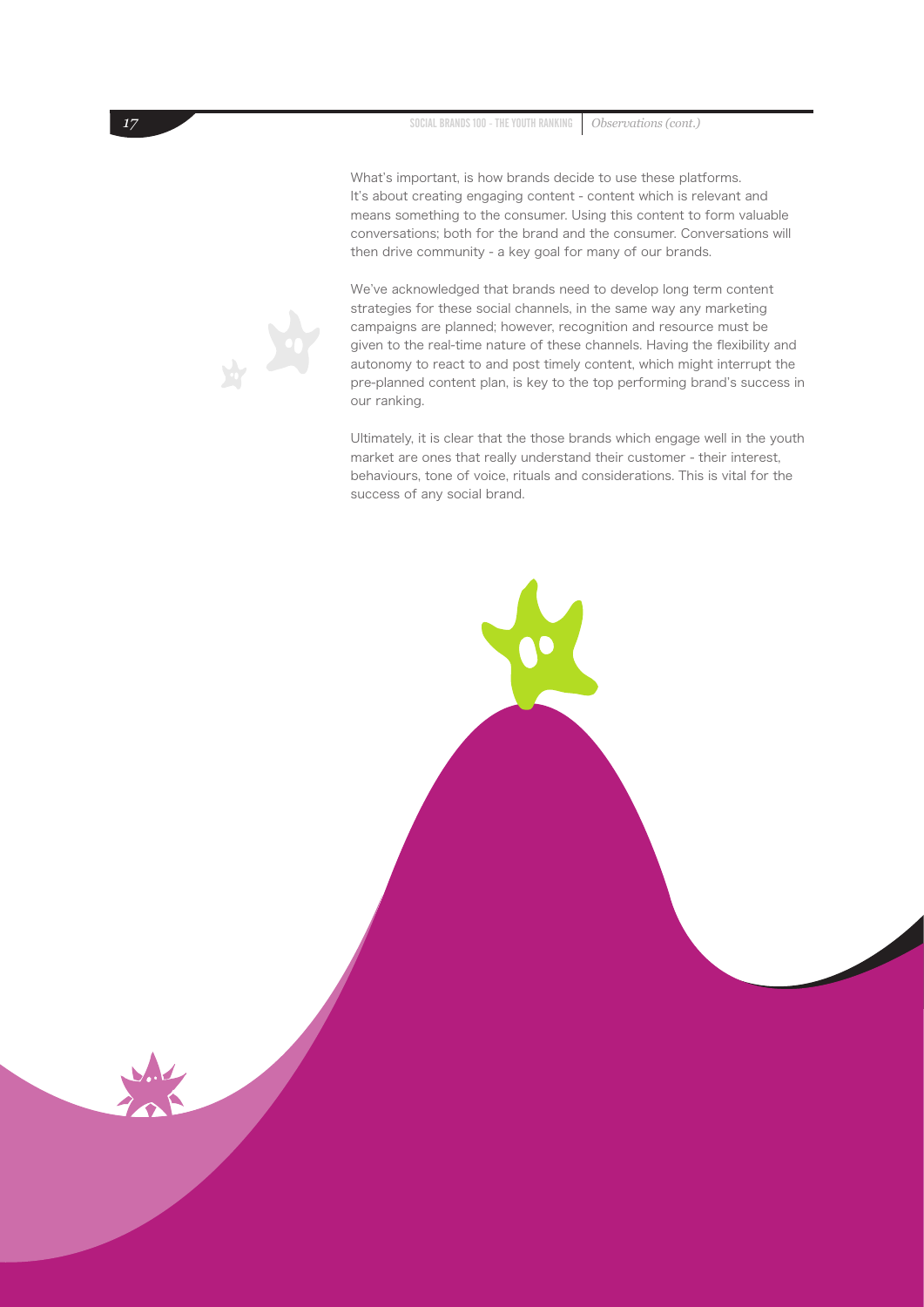![](_page_17_Picture_0.jpeg)

Le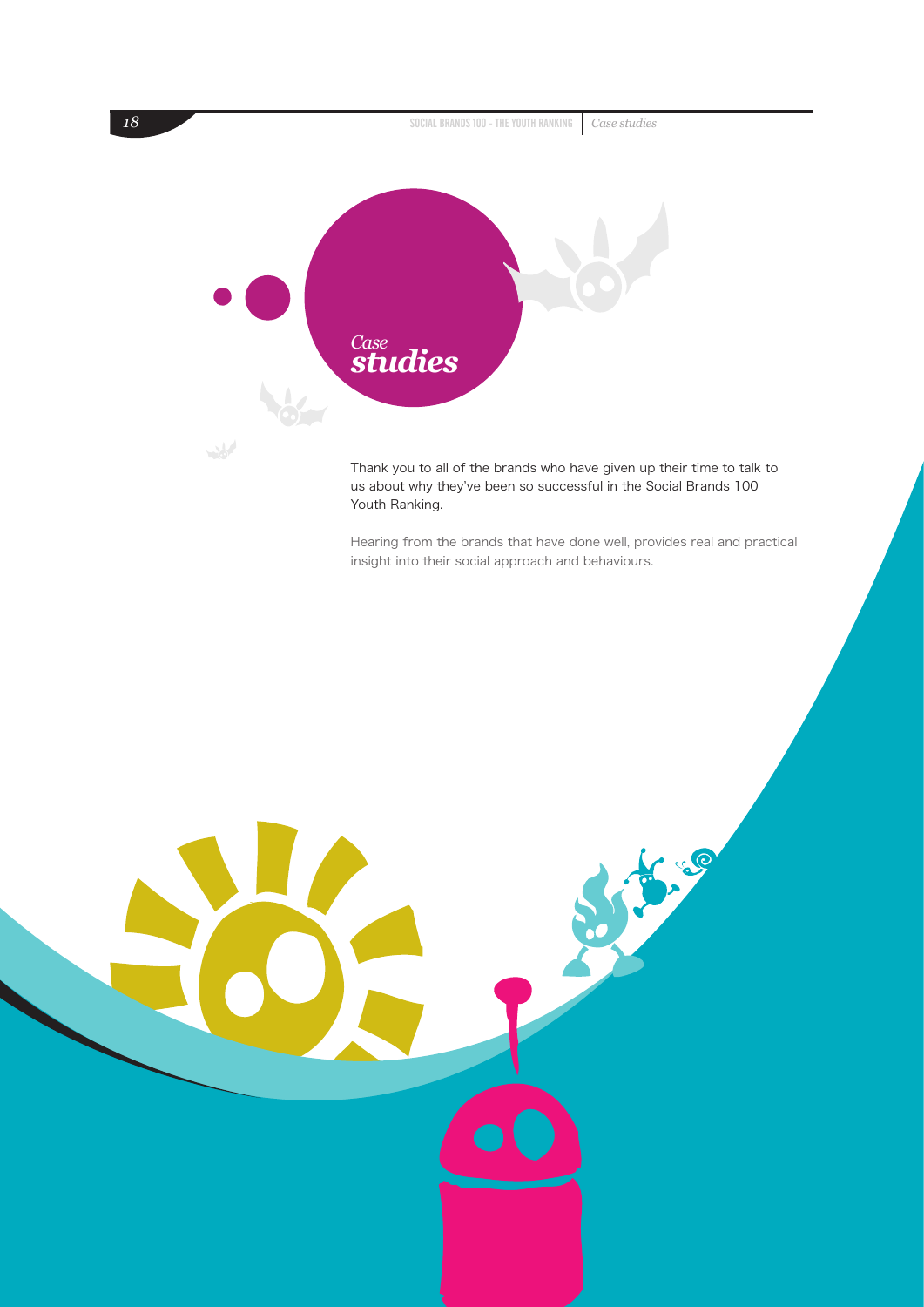*19* SOCIAL BRANDS 100 - THE YOUTH RANKING *Case study: Pizza Hut*

![](_page_18_Picture_1.jpeg)

![](_page_18_Picture_2.jpeg)

Casual dining businesses dominate Social Brands 100 Youth ranking 2014, appearing 11 times in the ranking. After serving us pizza in the UK for over 40 years, Pizza Hut continues to prosper, ranking at no. 1. With over 600 restaurants dotted across the nation, Pizza Hut UK claims the balance of increasing its fan base and driving engagement with a great sense of humour is a winning formula enabling it to outshine its competitors.

Ranking #1 in our Social Brands 100 Youth ranking, it's not surprising that social media is extremely important to Pizza Hut. Amy Mahalla, the brand's Digital Marketing Manager says 'It is a means for communicating and listening to consumers, testing new product ideas and offering consumers added value.' Pizza Hut aims to keep its platforms as social as the pastime of ordering pizza with friends.

The brand says that 'It's sharing moments that we want to enhance for our customers, as people get together to share their pizza and their stories with friends and family. We want to ensure that we are creating memorable, happy pizza moments for our customers.'

Pizza Hut's social footprint has grown rapidly in a short space of time, with its Facebook page seeing an increase in likes from 500k to one million in just one year, which Amy adds 'is more fans in the last year than most other UK pizza brands have in total.' Its Twitter fan base has also grown organically, with over 15,000 followers in just two years. Some fans even take on the role of becoming Pizza Hut Brand Ambassadors.

Pizza Hut's main priority is to get pizza fans on board with its social networks and let them have a say in what the business is doing. Amy adds that 'social enables consumers to interact with and communicate with our brand. Often, consumers provide us with key insights that we use to build on new ideas that ultimately fulfil their needs, particularly in regards to new product development and menu changes.'

![](_page_18_Picture_8.jpeg)

*Amy Mahalla*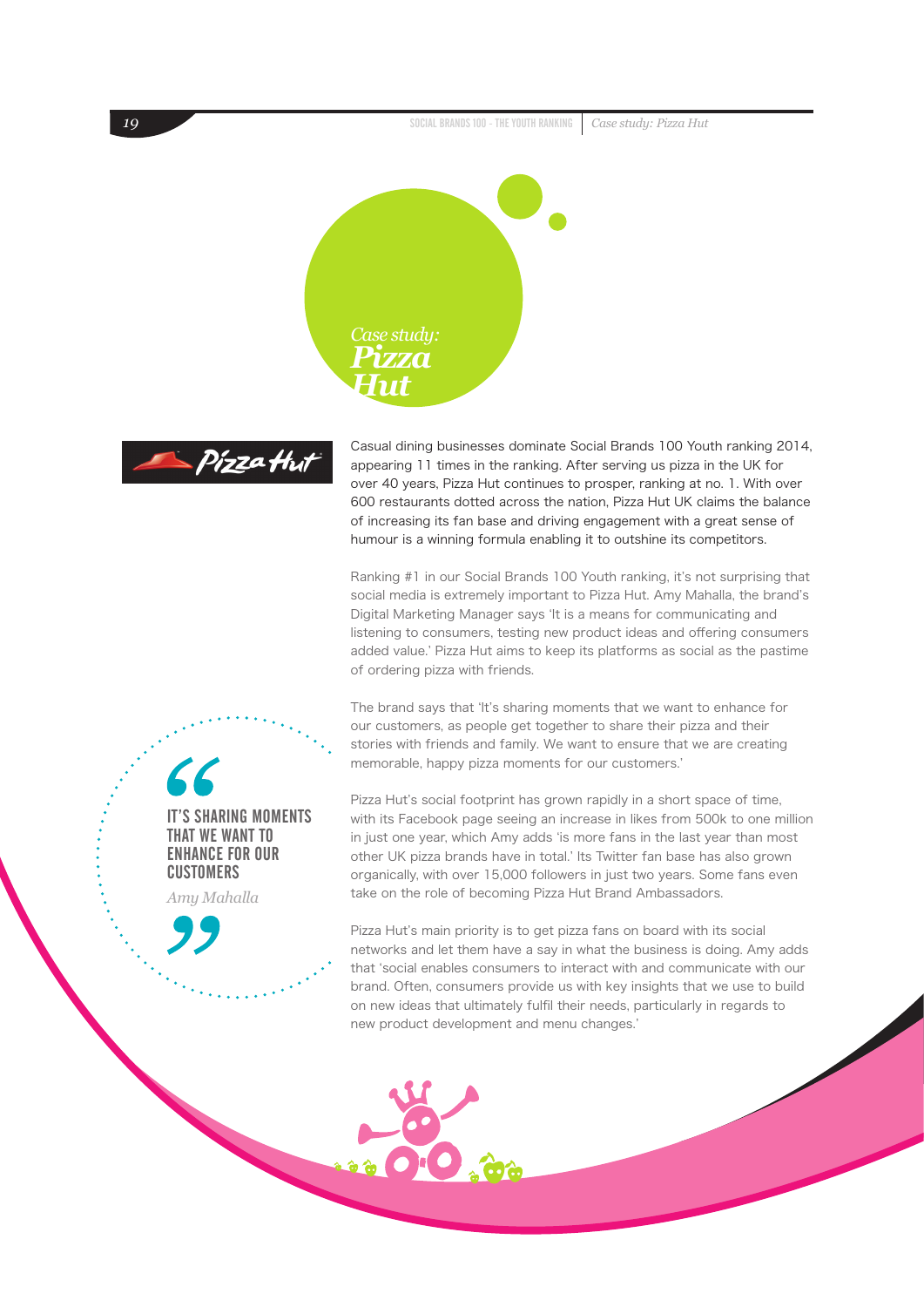**20** SOCIAL BRANDS 100 - THE YOUTH RANKING *Case study: Pizza Hut (cont.)* 

Pizza Hut has an 'integrated approach to social media' and has adapted its channels to keep in line with evolving social trends to market its products to consumers. Amy explains how the brand has 'explored new areas of social, developing even richer, more valuable campaigns for our customers.'

Pizza Hut is also working on a series of digital initiatives which has put "localised content" at the heart of its brand building activity on social networks, in-store and online.

Facebook, Twitter and Google+ location-based promotions serve fans restaurant-specific content including targeted discounts and promotions. Activity featuring comedian and TV personality Paddy McGuinness has also run across the brand's social media channels as part of a wider advertising push to celebrate its 40th anniversary.

Pizza Hut's website was also relaunched last year to provide a content-heavy, more personalised customer experience. Victoria Clarke, Head of Digital Marketing at Pizza Hut, says 'Localised content is at the heart of our brand building activity through online and social - it's key to communicating our vibrant, upbeat brand personality and ensuring that we're being targeted and strategic with all our communications. 'We've always prided ourselves on our innovation and our digital marketing strategy is no exception – the technology and platforms we're using are at the forefront of localised and geo-targeting, which ensures that we stay relevant to our core customer.'

According to Pizza Hut, 'social has become a vital cog in our activity; in fact, it is often the starting point for a campaign and the responses we receive from our fan base significantly impact business decisions.'

Pizza Hut has grown its followers and kept them engaged, by making content social and shareable from viral videos, some of which have been viewed over one million times! As a reward for the fans helping the brand achieve one million likes, Pizza Hut offered free pizza to fans and passers-by in the street.

# LOCALISED CONTENT IS AT THE HEART OF OUR BRAND BUILDING ACTIVITY

*Victoria Clarke*

![](_page_19_Picture_10.jpeg)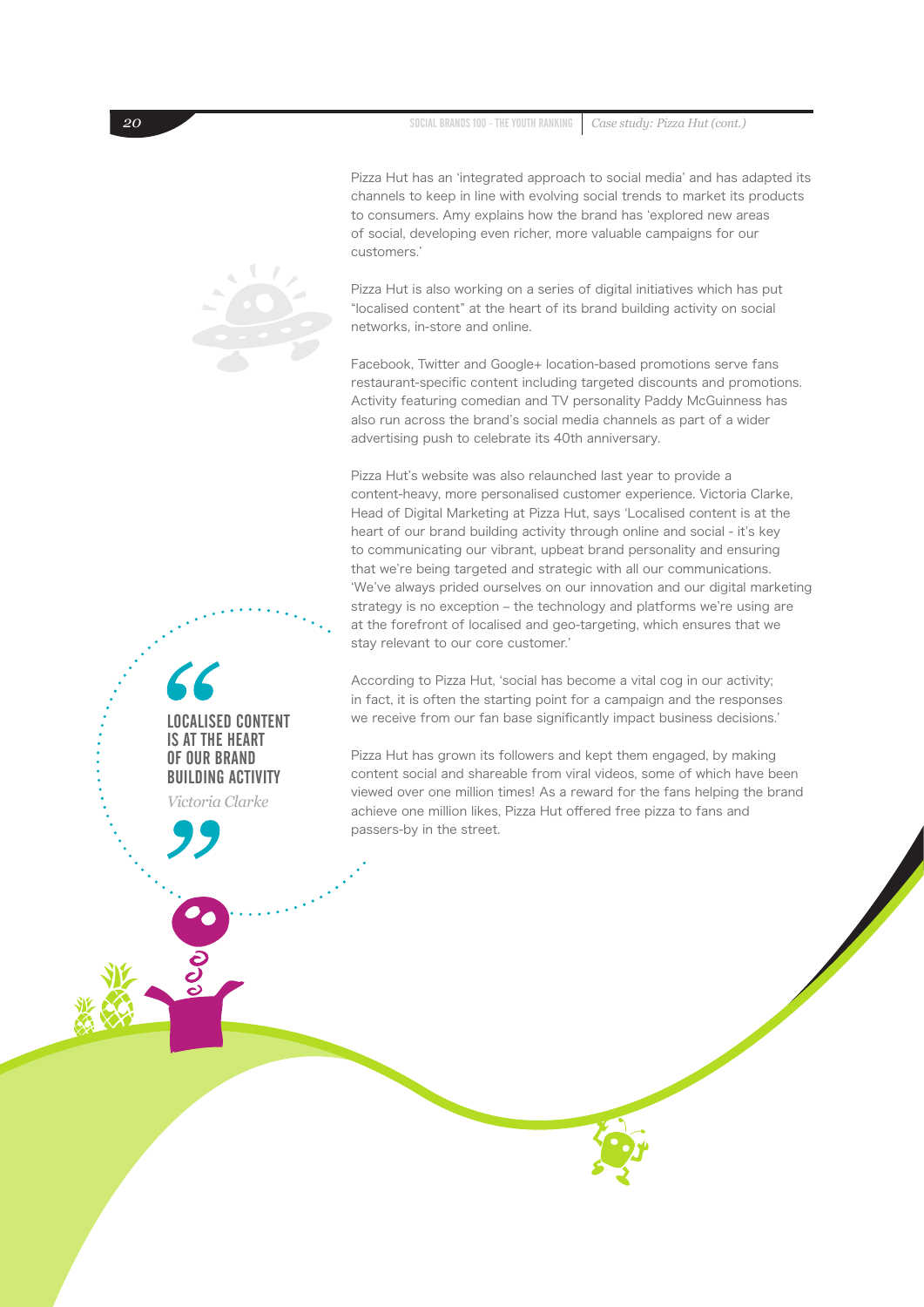Pizza Hut has also kept its audience engaged by creating exciting new campaigns including partnering with Microsoft and Blippar on the launch of Xbox One and Forza 5 Motorsport game. Amy spoke about how working with such popular gaming brands was a 'natural fit and together we were able to give consumers an extra slice of content when enjoying their pizza moments. 'We created a unique augmented reality box that came to life when customers hovered over it with their smart phone. We created a delicious Forza 5 five cheese pizza crust that contained 10 irresistible golden pockets of melted cheese that mimicked the outline of a car wheel, which was an absolute winner with our customers. We also ran a competition in association with Microsoft giving away legendary money can't buy prizes. Customers really appreciated the added value we were able to offer them.'

Pizza Hut's social tone of voice comes across as approachable, funny and relevant, which is why it is so popular with the youth market. Making sure that it puts the followers first has been a successful strategy in building and maintaining an engaged community for the brand. To finish, we asked Pizza Hut if it has any mottos or mantras it lives by on maintaining successful social platforms, and it seems that simple is the way forward. Victoria Clarke, its head of Digital adds 'For us, social is all about targeting the right people, in the right places, in the right way.'

 $\mathcal{R}$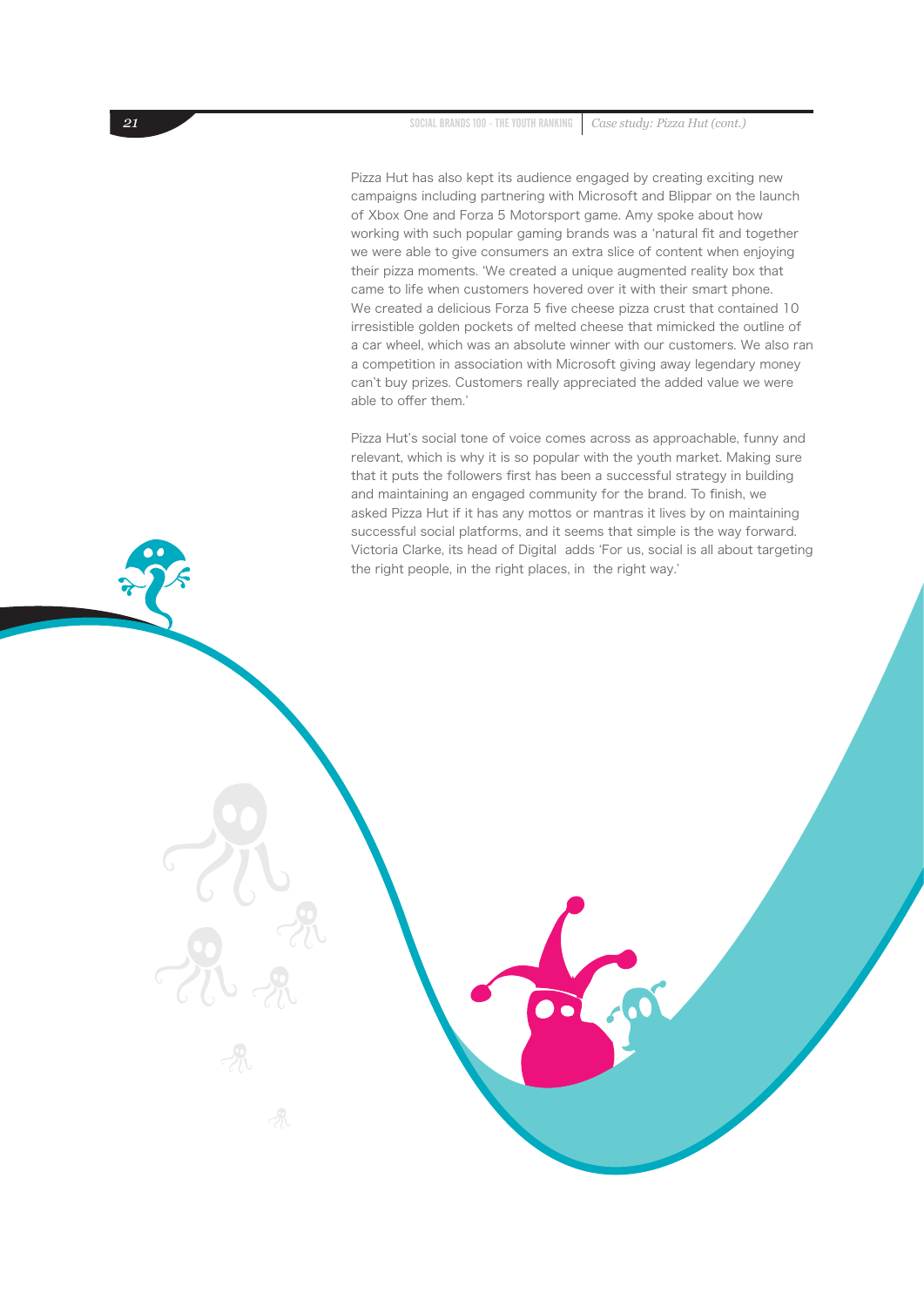*22* SOCIAL BRANDS 100 - THE YOUTH RANKING *Case Study: Greggs*

![](_page_21_Picture_1.jpeg)

![](_page_21_Picture_2.jpeg)

Greggs have found that changing their social priorities has had a positive effect on accelerating the brand up in the rankings, closely being pipped to the top spot and being ranked the no. 2 brand in the Social Brands 100 Youth Ranking for 2014. The fast-food outlet's story is one of customer service, engagement and personality.

Discussing the importance of social to Greggs as a brand, Digital Brand Manager Neil Knowles says, 'it's definitely a main factor in anything we do as it is one of, if not the most important channels we have in reaching out to our customers. We want to make sure our content is as engaging as possible, that's probably the first step for our audience'.

They reflect this by dividing up activity between responding to the community, content creation and media. Knowles comments, 'there's great value in having these huge audience numbers and being able to broadcast to them, whether it's exclusive deals or the first point of information'.

Greggs' social footprint has grown quickly and their playful tone of voice and humorous content has a large part to play in that success, particularly within the youth market. Knowles comments, 'we are very focussed on what our personality is. There's a lot of heritage in our brand and we aim to be a familiar friend to our audiences. It's really important to us that we make sure our tone of voice is appropriate that way. We're there to be friendly and informative to people, not to be corporate and cold'.

With regards to social, Greggs' focal point used to centre on broadcasting messages across its various channels. But now that has taken a backburner, with the focus shifting to the view that the value of social is in reactive messaging and engagement. Knowles adds, 'we've grown our social footprint by not putting content out there for the sake of putting it out there. We try to be as current as we can be, we like to be in the conversations that our audiences are having. For example, when thinking of Valentines, we'd look to see if there's a way Greggs can join those conversations without shoehorning the brand into a topic it shouldn't'.

WE WANT TO MAKE SURE OUR CONTENT IS AS ENGAGING AS POSSIBLE

*Neil Knowles*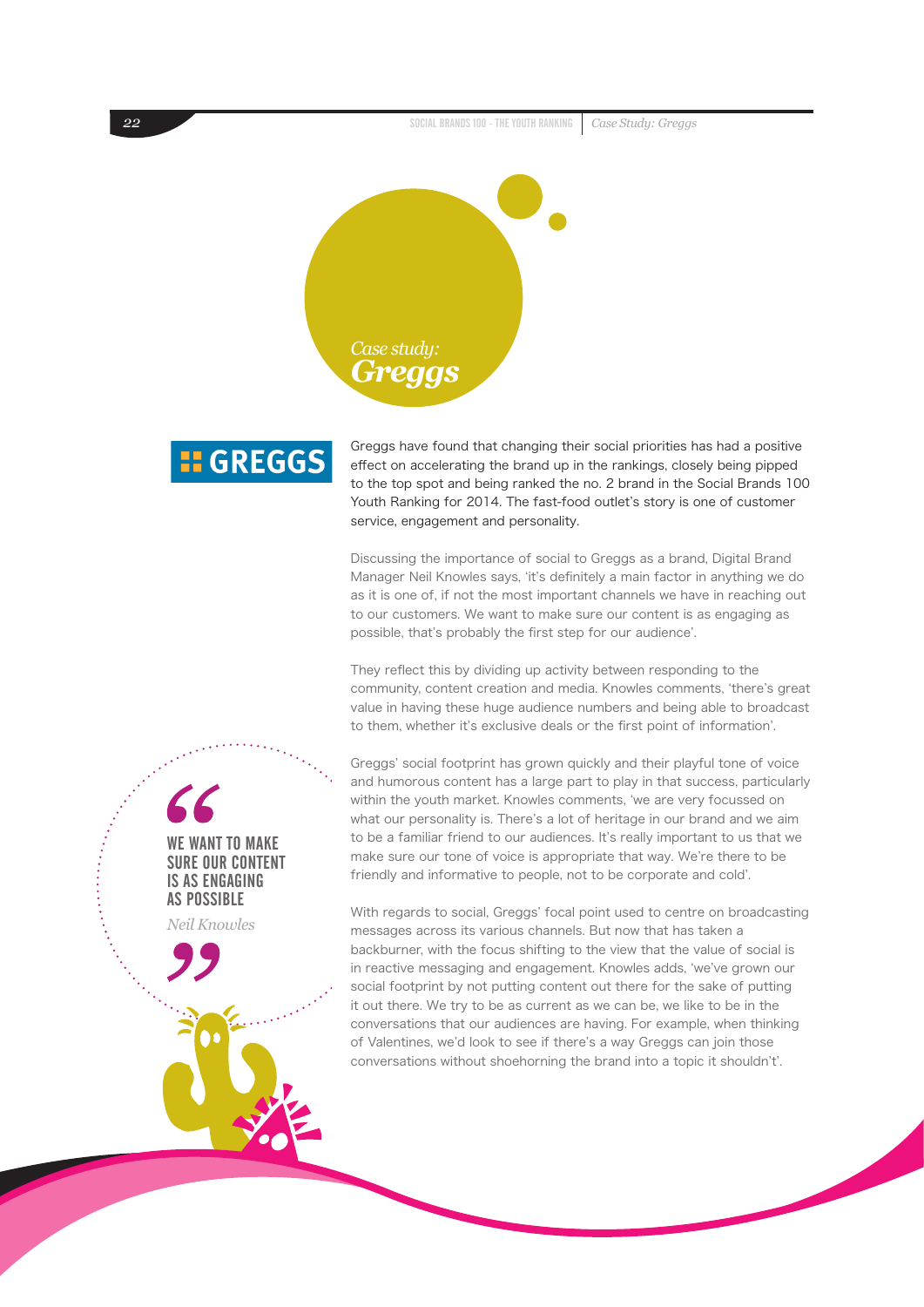SOCIAL BRANDS 100 - THE YOUTH RANKING *Case Study: Greggs (cont.)*

![](_page_22_Picture_1.jpeg)

When it comes to social media, in the past Greggs' focused on social reach, however the focus has now moved towards engagement. Content planning is an important part of what Greggs do, but having the capacity to respond quickly to timely events is also important. Content is planned around a calendar, but the team aim to be as responsive as possible and consider what is going on in the wider social scene, asking questions on a daily basis such as; what is trending on Twitter? Is there a big news story to become involved in? These questions were both the catalysts for the spontaneous contextually relevant content created to celebrate the anniversary of Doctor Who. Here Greggs were quick to jump onto the back of the trending TV show, claiming that they were releasing fish custard inspired by the popular programme. Notably, this was one of Knowles' social highlights from the year.

A further personal social highlight of Knowles' that received large levels of engagement was #PastySanta. This seasonal campaign saw changes to the brand's product packaging and introduced an image of Santa's beard, subsequently alluding to the customer having a beard when eating the product. The campaign was simple and effective, as Knowles reports, 'We saw so much unprompted traffic coming through with that hashtag which we pulled through to a microsite where people could win prizes and competitions'.

In terms of Greggs' social team structure, all proactive content is developed by Greggs themselves, but also in partnership with their digital agency. All reactive messaging on Facebook is the responsibility of the customer care team. Knowles, himself, is accountable for all reactive messaging across all other social channels.

To track trends and sentiment, Greggs' becomes an active listener. By following different search streams on Twitter, they are able to join conversations that are already popular, 'we ensure we follow non-brand terms like lunch, sausage rolls and pasties so we can pick up on what people are saying about issues that could be related to us. On a wider level we use social listening tools to get a holistic view of our social landscape', says Knowles.

When asked about choosing content, Knowles says 'to us, it's about real simple messages which hit the right note with our audience and is really clear and easy to understand. The simpler the better is our motto'.

CONTENT IS PLANNED AROUND A CALENDAR, BUT THE TEAM AIM TO BE AS RESPONSIVE AS POSSIBLE.

![](_page_22_Picture_8.jpeg)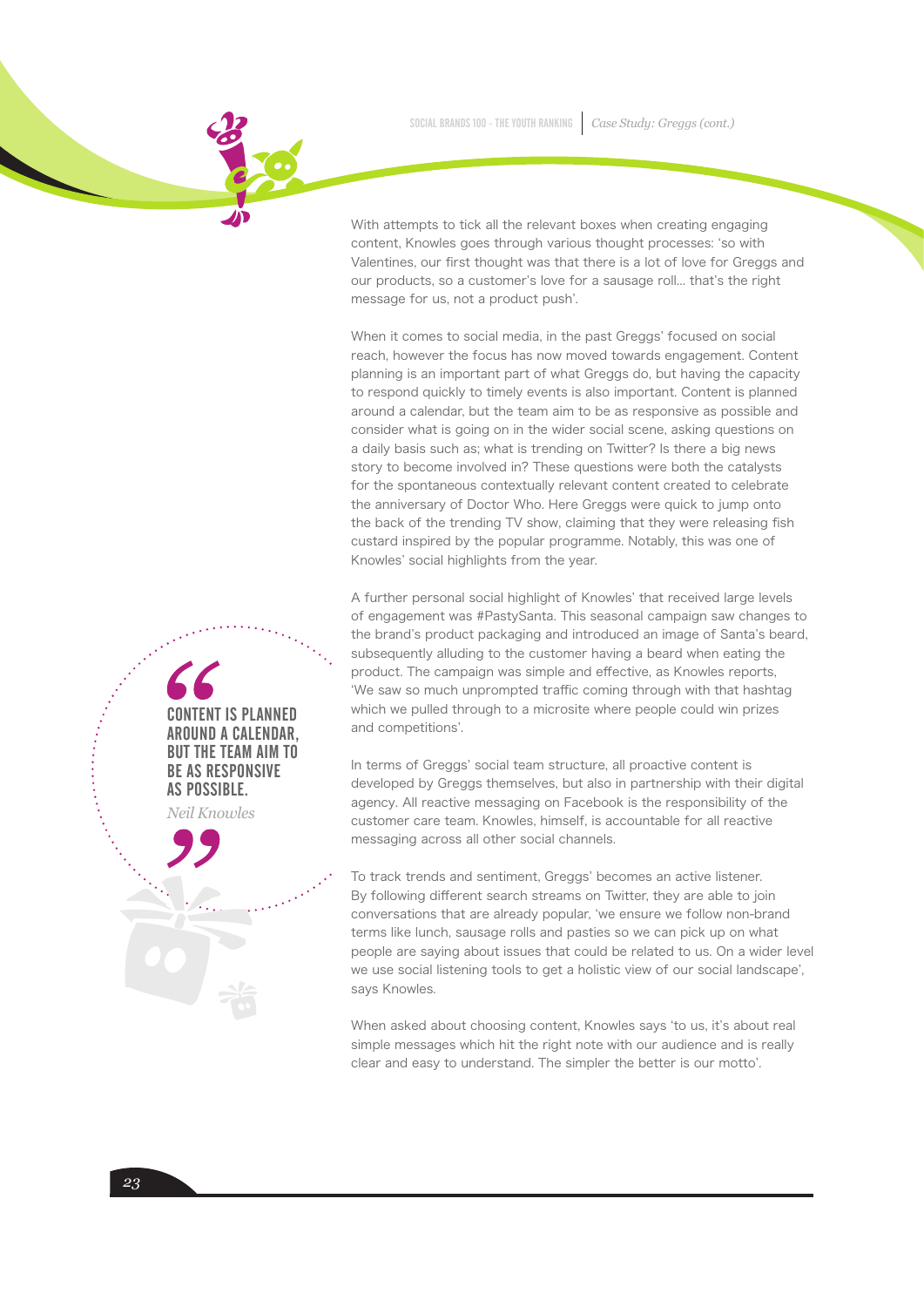*24* SOCIAL BRANDS 100 - THE YOUTH RANKING *Case study: play.com*

![](_page_23_Picture_1.jpeg)

![](_page_23_Picture_2.jpeg)

Founded in 1998, Rakuten's Play.com is the UK's third largest e-commerce marketplace, with a customer base of over 17 million. In 2011, Play.com was acquired by Rakuten, which in 2012 was selected by Forbes as 7th among the World's Most Innovative Companies. Rakuten is expanding globally and currently has operations throughout Asia, Western Europe, and the Americas. In the UK, the company has ranked no. 3 in the Social Brands 100 Youth Ranking 2014, and credits their understanding of engagement for its achievement.

Research the brand undertook over Q4 last year found that customer visits to their website from Facebook were worth 40% more than the average site visit. Carol Dray, Marketing Director at Rakuten's Play.com attributes this figure to their "understanding that engagement breeds revenue and tailoring our social media strategy accordingly". This approach resulted in social media delivering over £1m of GMS last year.

The team believes that fostering a community's loyalty is all down to content. They achieve this by posting a mix of relevant and entertaining content with competitions. Dray says, "we know people don't want to be obviously sold to – so we treat our community as we would our friends. Rather than making it a sales channel, social is a place to showcase our brand's personality". She adds, "we make posts visual and exciting; funny photos or videos are much more likely to be shared amongst their wider network than content which is just a sales plug. We make sure all content is worthy of sharing and don't post it if it's not".

![](_page_23_Picture_6.jpeg)

*Carol Dray*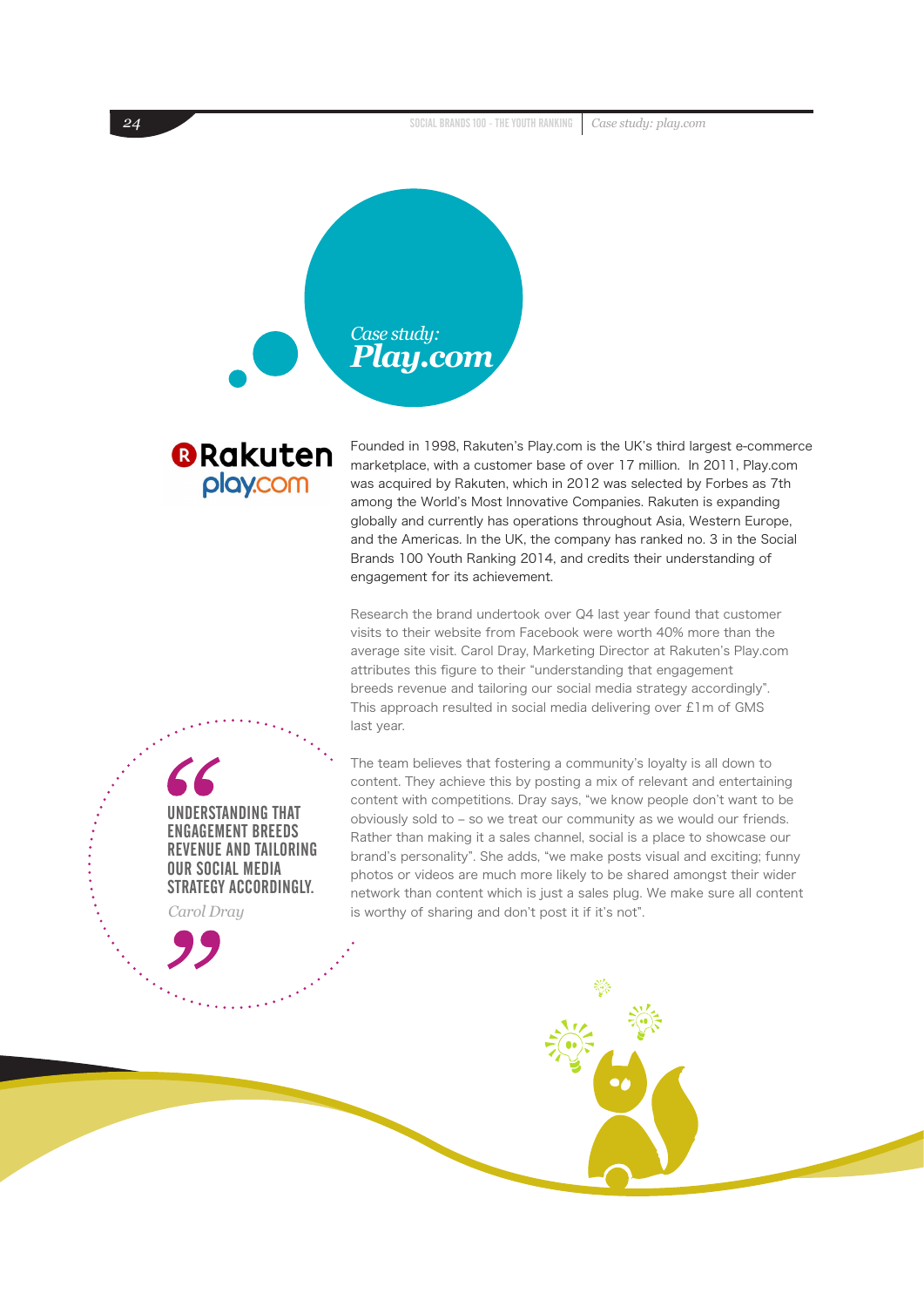The brand's social footprint has grown by capitalising on social platforms, employing a mix of campaign tools, paid search and analytics reporting. Their objectives of driving community size and engagement rates are regarded of equal importance to Rakuten's Play.com. Because of this, they employ a two-fold audience reach strategy: firstly, keeping the existing loyal fan base engaged, and secondly, Dray points out, "reaching out to new audiences, to tie in with the exciting new categories being launched onsite. This is a test-and-learn approach, and we're working closely with some of our key retailers and agencies on some really exciting activity".

The fluidity of social has resulted in Rakuten's Play.com adopting a certain degree of spontaneity in their approach. Their competitions are preplanned as they run for weeks at a time, however, Dray says, "tweets and posts are often spontaneous, reacting to trends/news and last minute deals that we have on site". This need to stay agile is a priority of the brand, always eager to keep up if not ahead, coinciding with its social mantra: "whatever you're doing, you're going to have to change".

THE TEAM BELIEVES THAT FOSTERING A COMMUNITY'S LOYALTY IS ALL DOWN TO CONTENT

*Carol Dray*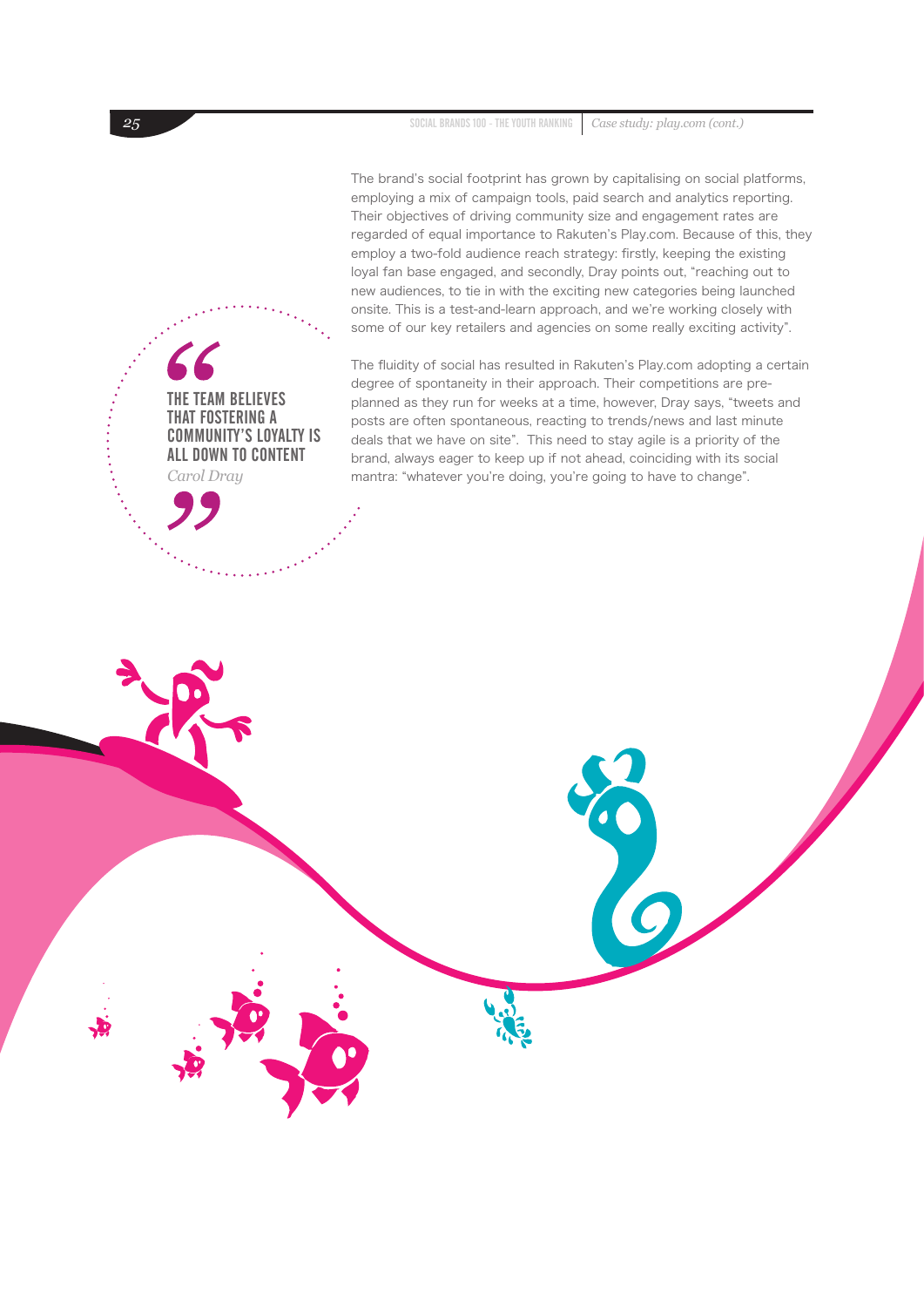**26** SOCIAL BRANDS 100 - THE YOUTH RANKING *Case study: Comic Relief* 

![](_page_25_Picture_1.jpeg)

**COMIC RELIEF** 

Launched on Christmas Day in 1985, Comic Relief has dominated our TV screens ever since in the form of both Red Nose Day and Sport Relief. This year, Comic Relief ranked no. 7 in the Social Brands 100 - The Youth Ranking and their social story is one of humour, exclusive content and trying not to go on too much!

Comic Relief uses social as a medium to allow their community to access content, much of which, including their coverage of celebrity challenges and 'two screening' the organisations hugely popular TV content is delivered to social audiences exclusively.

Mark Woods, Social Media Editor at Comic Relief comes from a journalistic background and sees social as an ideal channel for delivering news about what they do. While their primary focus is for social to drive engagement in its own right it also increasingly drives a huge amount of traditional press coverage for the brand too, with online news outlets regularly running stories based on the social feeds output.

While this analysis focussed solely on their core Comic Relief social accounts, the organisation also operates separate feeds for their two major fundraising campaigns Red Nose Day and Sport Relief.

"Social at its best is a news and content phenomenon rather than a marketing or advertising one. It's all about genuine real relevant news; stuff that people will be interested in, moved by or entertained as a result of. Try to sell your wares too hard too often and unfollows will surely follow.' says Woods.

![](_page_25_Picture_8.jpeg)

IT'S ALL ABOUT GENUINE REAL NEWS; STUFF

![](_page_25_Picture_9.jpeg)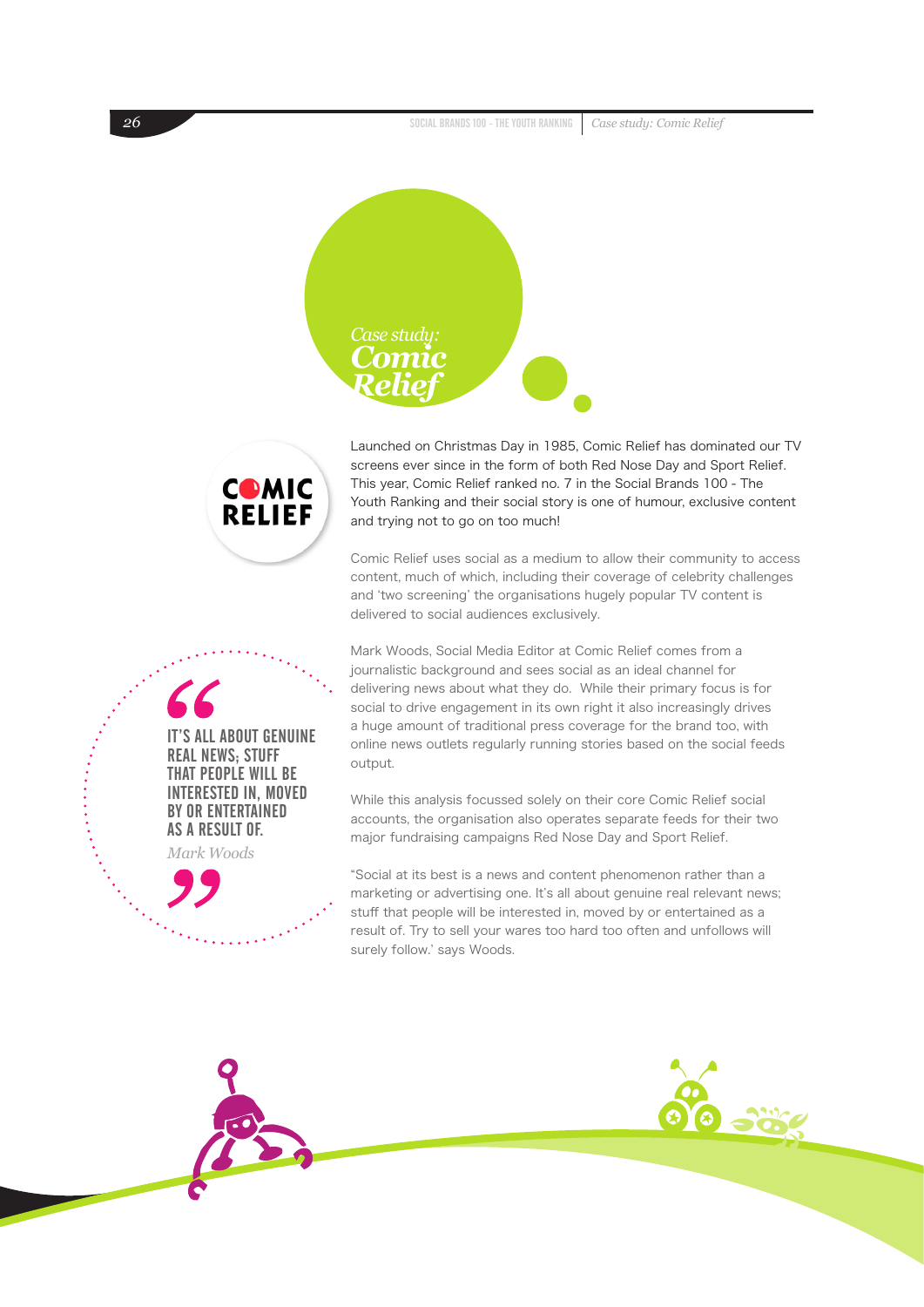The charity has teams in journalism, creative, filmmaking, PR and photography as well as the output it creates jointly with the BBC and all elements come together to feature on social platforms as well as elsewhere across the campaigns.

Woods emphasises the importance of having a consistent tone of voice when engaging with their audience across platforms to thread all that content together - and there's no missing that humour runs right through that tone 'We're very lucky that comedy, humour and entertainment is in our DNA and that we have a fabulous group of celebrity supporters, many of whom have attracted huge social followings themselves."

As a former newswire journalist, Woods firmly believes that 'you're only as good as your last tweet.' but as the ultimate decision-maker and can carrier behind each post he also feels passionately about not just posting content for the sake of seeing your feed tick over, 'it's best not to fear saying nothing at all; silence is infinitely preferable to posting content which is neither valuable nor engaging.

Comic Relief's approach can be summarised succinctly by Woods' closing statement, 'When we first joined Twitter in 2008 followers seemed to come thick and fast. It was new with far fewer outlets to choose from. Nowadays though a follow or a like is incredibly hard won and very easily lost. People are discerning and smart and if you listen hard enough you can hear them saying, enough of the flannel, make us laugh, make us cry, tell us something we don't know, or get off.

That's the joy of social media, the real power lies with those doing the listening rather than the talking.

YOU'RE ONLY AS GOOD AS YOUR LAST TWEET.

*Mark Woods*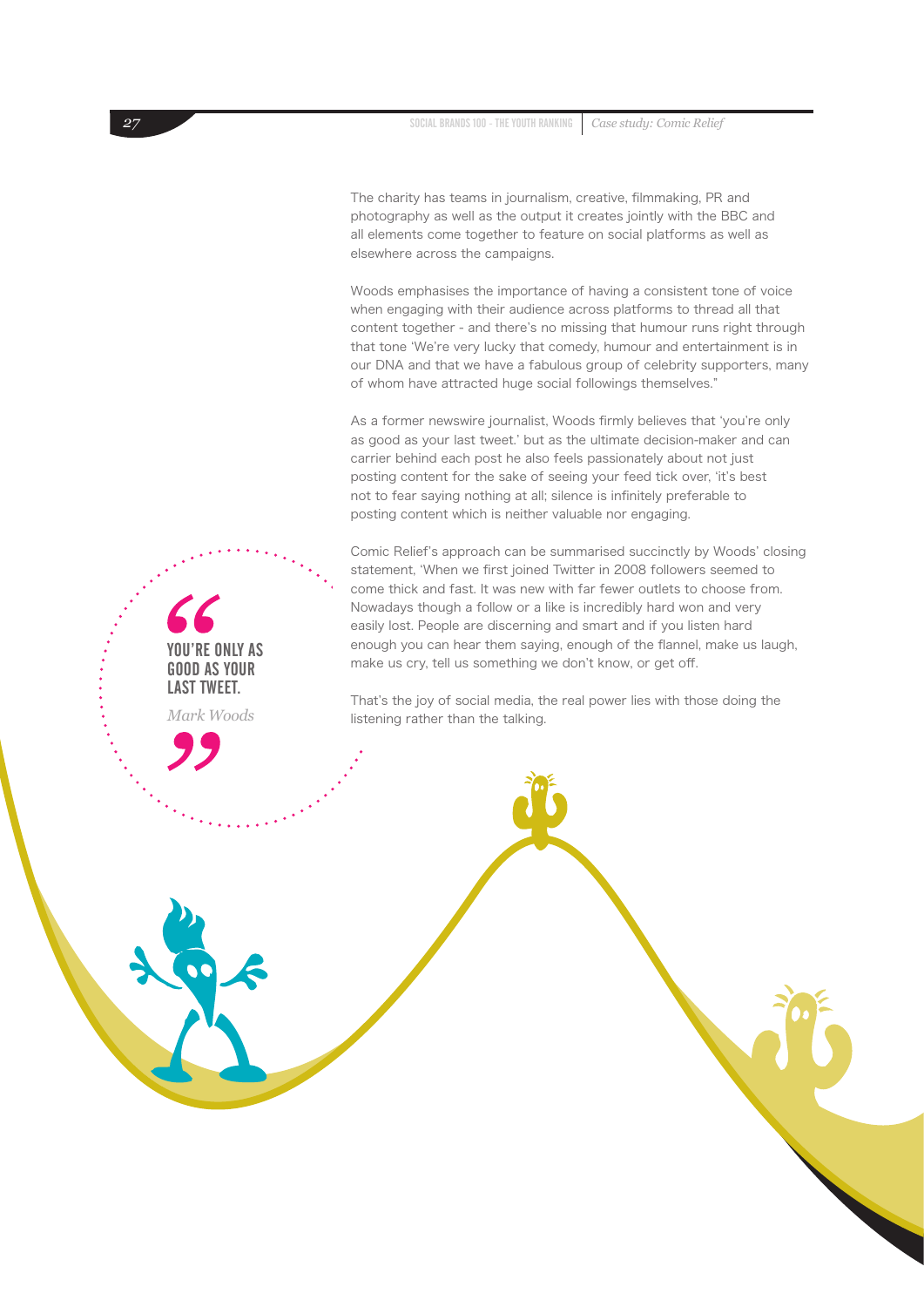**28** SOCIAL BRANDS 100 - THE YOUTH RANKING *Case Study: Cancer Research UK* 

![](_page_27_Picture_1.jpeg)

![](_page_27_Picture_2.jpeg)

With one of the biggest social phenomenons of 2014; the #NoMakeUpSelfie being attributed towards Cancer Research UK, the charity's use of social cannot go unnoticed. Ranking at 30 in the source list, but coming in at a respectable no. 3 for their activity on Facebook, Cancer Research UK tribute engaging and relevant content to their ranking.

Describing CR UK's growing social footprint, Senior Social Media Manager Aaron Eccles says the charity's use of social is managed by the conviction; 'audience led, content first.' He comments, 'content is the most important thing for us and we want to make sure the content we create is going to be relevant and engaging for our communities'.

With this in mind, it poses the question as to how CR UK continue to produce relevant and valuable content to continually seed out to their communities, a question to which Eccles replies, 'we work with teams across the charity to decide what objectives we want to meet with content. Once we know our objectives, we create appropriate engaging content that will resonate with a social media audience. We often do this a month in advance to ensure we always have something to use'.

However, a lot of the growth is organic, 'we've grown so much because we are lucky enough to have supporters that are willing to let us share stories on their behalf via social media and their stories are so powerful and emotional at times that they help us reach a large amount of people'.

Due to the fact one in three people will be diagnosed with cancer at some point in their lifetime, the content defies age barriers and relates to all. This is one reason why Eccles thinks the brand is particularly well-received by the youth market; 'I think we have all been affected by cancer in some way, whether it be a loved one or a friend or somebody that we know that has been diagnosed. These stories are something [the youth market] can relate to'.

**ENT IS THE MOST** IMPORTANT THING FOR US AND WE WANT TO MAKE SURE THE CONTENT WE CREATE IS GOING TO BE RELEVANT AND ENGAGING FOR OUR COMMUNITIES

*Aaron Eccles*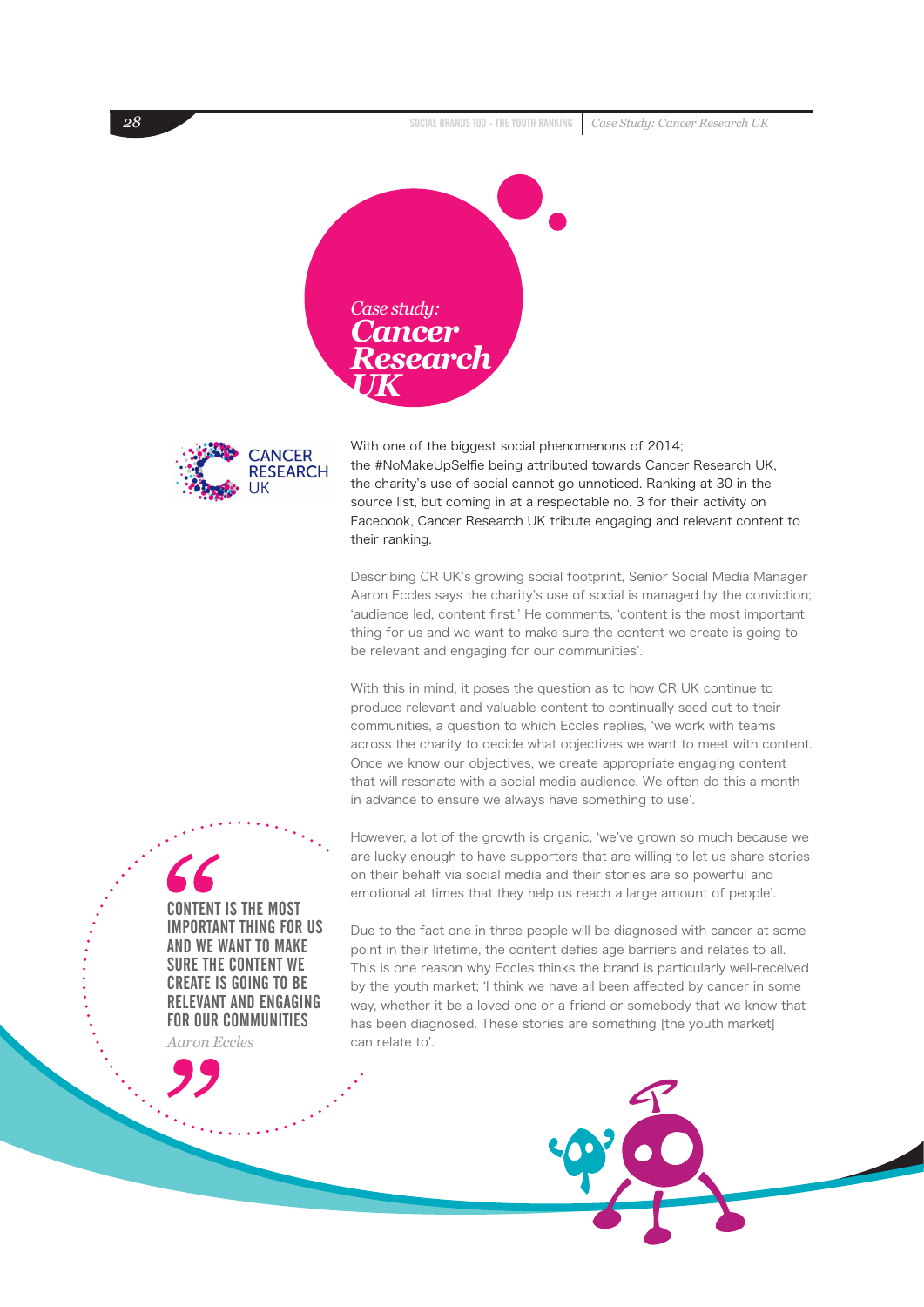**29** SOCIAL BRANDS 100 - THE YOUTH RANKING *Case Study: Cancer Research UK (cont.)* 

He adds, 'I think that because there are so many different ways to get involved with our work, whether it be taking part in the Race For Life, doing the Dryathalon and giving up alcohol in January or posting a selfie to raise awareness and have fun. I think there are a lot of ways for young people to get involved and take the stories we are sharing and make them relevant to their own lives and share within their own social groups'.

The #NoMakeUpSelfie is an example of this and also an example where CR UK had to relinquish a lot of the control over the campaign to their communities rallying behind the cause. He comments on the #NoMakeUpSelfie saying, 'it wasn't our campaign to start with. It was like we had to give up control of that because then the public took that image of the text domain code and shared it far and wide, so it spread without us even asking them to do it and it really took off'.

Campaigns like this require a high degree of flexibility in order to be a huge success. Eccles says, 'I think it is just the need to be agile. Being able to be really reactive and seeing when there is something important we can talk about, and being able to we say are going to ditch our plans for the week to do something different and see where it takes us'. CR UK's out of hours teams also aid the team's reactivity.

With Cancer Research UK's use of Facebook ranking high in the Youth Ranking, we asked Eccles if the charity was going to adapt their method of using the platform as a result of its changing approach towards media spend. Eccles answered, 'we do have a budget for Facebook advertising but we almost always test posts organically before putting spend behind them. That way we can see if a post is grabbing people's attention before we use our (often tight) budgets on extending our reach'.

![](_page_28_Picture_5.jpeg)

I THINK IT IS JUST THE NEED TO BE AGILE. BEING ABLE TO BE REALLY REACTIVE AND SEEING WHEN THERE IS SOMETHING IMPORTANT WE CAN TALK ABOUT *Aaron Eccles*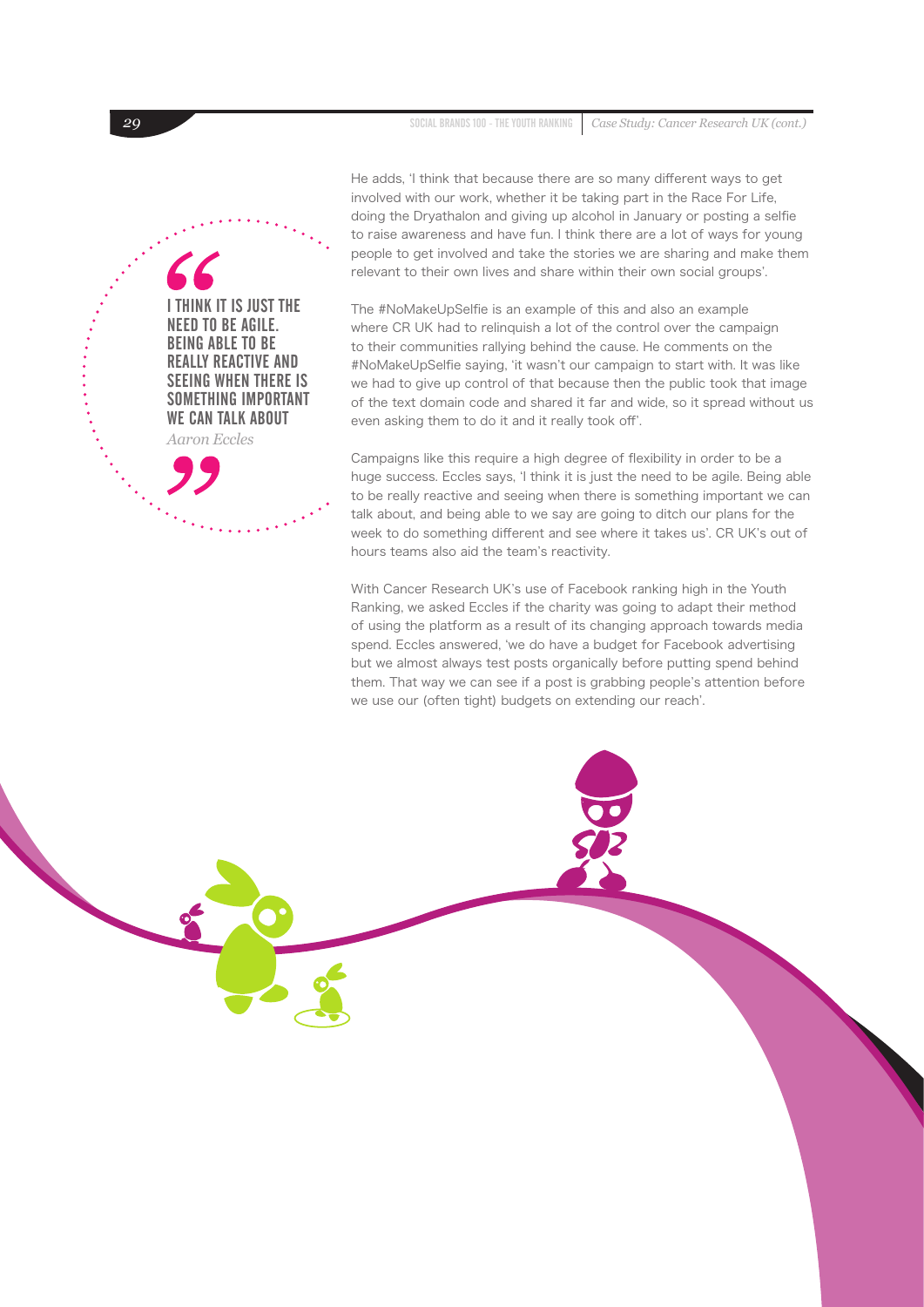![](_page_29_Picture_1.jpeg)

As identified in the report findings, for Youth Brands to be successful on social platforms it is essential they have a focused content strategy. A carefully planned strategy should be agile, allowing for real-time content marketing.

Brands, if they have not already done so, should consider:

#### The customer content journey

Youth Brands must understand how their content can take a prospect through the customer journey. At Headstream, we work with our clients using a bespoke framework to simulate each customer journey from the discovery phase, through to purchase, loyalty and advocacy. This framework enables brands to map out a process of highly targeted, multi-touch content marketing campaigns that meet both business and marketing objectives.

Find out more at www.headstream.com/contentmarketingstrategy

#### Understanding content value

We all know how easy it is to dump content out there in social spaces and hope for the best. The challenge for Youth Brands is delivering relevant, valuable content to the target audience. For each and every piece of content a brand puts out there, we should know exactly what value it is delivering to our target audience. At Headstream, we refer to the social currency wheel, whereby content value can be identified as entertainment, information, monetary, personal or useful content. Once identified, brands can ensure that content is tailored precisely to meet the target audience to accomplish a specific goal.

While all the developments above require significant time investment, they will greatly assist Youth Brands in producing hard working content. Great content is simply what your customer cares about, coupled with what makes you stand out from your competitors; today this is essential when communicating amongst a smart, dynamic youth audience.

![](_page_29_Picture_10.jpeg)

![](_page_29_Picture_11.jpeg)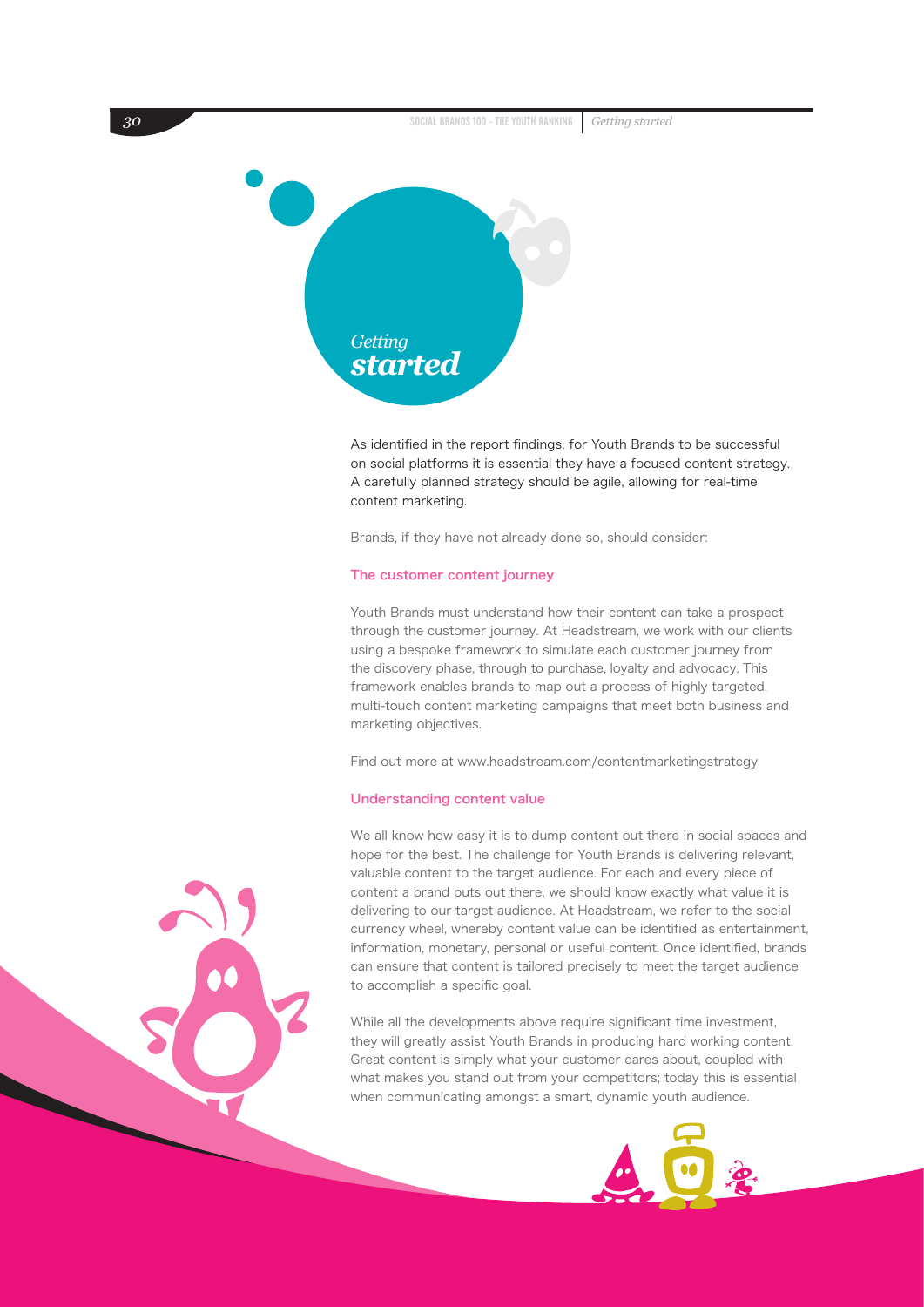*31* SOCIAL BRANDS 100 - THE YOUTH RANKING *About Headstream*

![](_page_30_Picture_1.jpeg)

Headstream has been helping organisations build social brands since 2005.

We offer the following services to our clients:

## Creative and content:

- **Content marketing strategy**
- **Creative campaigns**
- Content calendars
- Social, mobile and tablet apps

#### Influencer and community relations:

- **Community management**
- **•** Influencer outreach and relations
- Advocacy programmes
- **Crisis management**

### Data and insights:

- Social media monitoring
- Sentiment analysis
- Measurement and ROI
- Research and insight

#### Training and education:

- **The Connected World**
- Content marketing
- **•** Emerging social media platforms
- Social customer care

IF YOU'D LIKE TO CHAT ABOUT HOW WE CAN HELP YOU MEET YOUR CONTENT AND SOCIAL OBJECTIVES, WE'D LOVE TO HEAR FROM YOU.

**CONTACT** TOM.CHAPMAN@HEADSTREAM.COM OR CALL 023 8082 8575